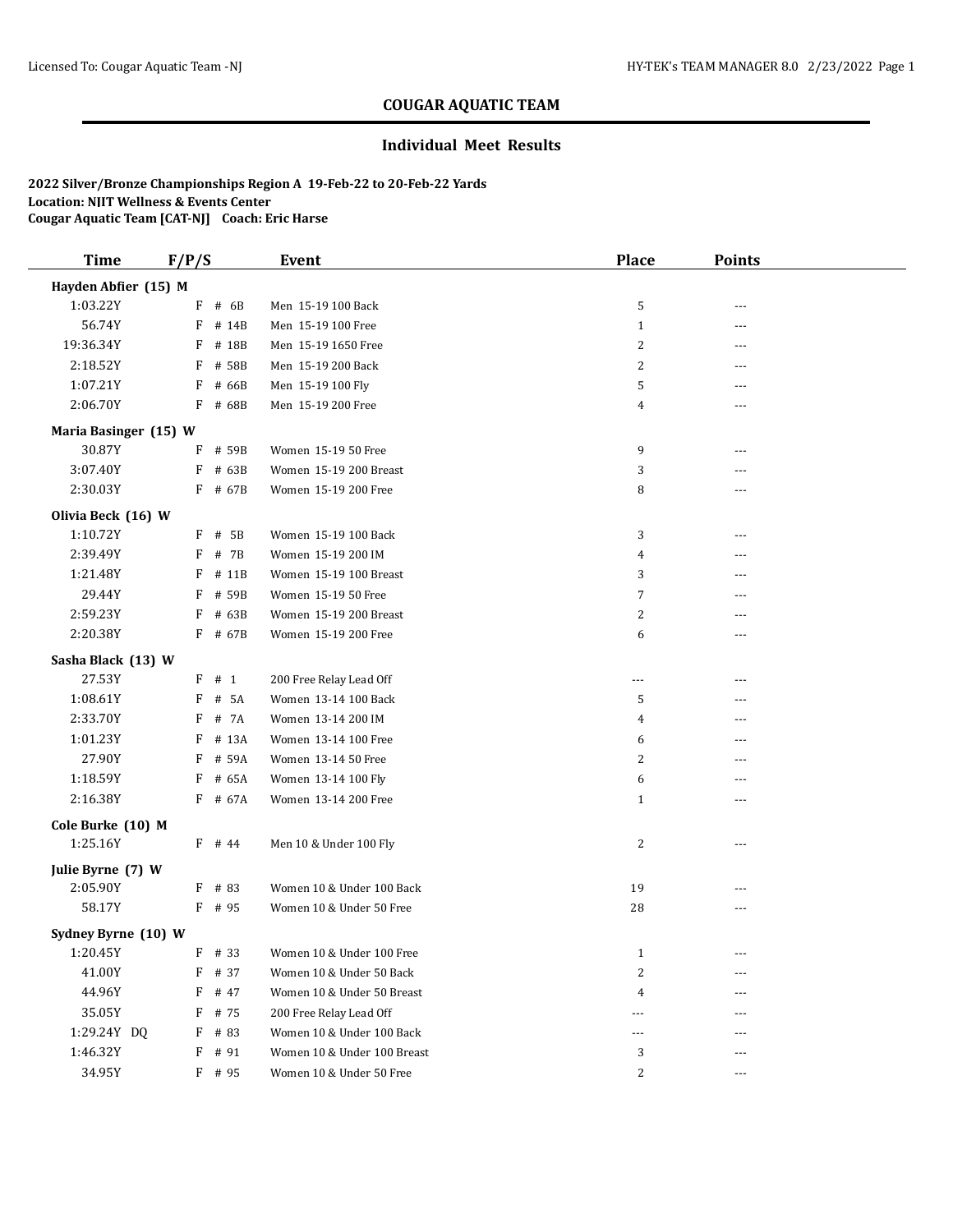#### **Individual Meet Results**

| <b>Time</b>               | F/P/S |           | Event                     | <b>Place</b>   | <b>Points</b> |  |
|---------------------------|-------|-----------|---------------------------|----------------|---------------|--|
| Olivia Chen (9) W         |       |           |                           |                |               |  |
| 1:38.54Y                  |       | F # 29    | Women 10 & Under 100 IM   | 5              | ---           |  |
| 1:26.42Y                  | F     | # 33      | Women 10 & Under 100 Free | $\overline{7}$ | ---           |  |
| 1:52.36Y                  | F     | # 43      | Women 10 & Under 100 Fly  | $\mathbf{1}$   | $---$         |  |
| 3:13.69Y                  |       | F # 79    | Women 10 & Under 200 Free | 3              | ---           |  |
| 49.90Y                    |       | F # 87    | Women 10 & Under 50 Fly   | 6              |               |  |
| 39.82Y                    |       | $F$ # 95  | Women 10 & Under 50 Free  | 7              | $---$         |  |
| Zophia Cook (11) W        |       |           |                           |                |               |  |
| 40.00Y                    |       | $F$ # 27  | Women 11-12 50 Fly        | 9              |               |  |
| 3:12.43Y                  |       | F # 31    | Women 11-12 200 Back      | 2              |               |  |
| 1:13.24Y                  | F     | # 39      | Women 11-12 100 Free      | 8              | ---           |  |
| 1:30.87Y                  | F     | # 89      | Women 11-12 100 Back      | 8              | ---           |  |
| 1:28.35Y                  | F     | # 93      | Women 11-12 100 IM        | 8              | $---$         |  |
| 33.75Y                    | F     | #101      | Women 11-12 50 Free       | 13             | ---           |  |
| Matthew Czerwinski (14) M |       |           |                           |                |               |  |
| 1:02.48Y                  |       | $F$ # 6A  | Men 13-14 100 Back        | $\overline{c}$ | ---           |  |
| 1:17.74Y                  | F     | # 12A     | Men 13-14 100 Breast      | 3              |               |  |
| 56.46Y                    | F     | # 14A     | Men 13-14 100 Free        | $\mathbf{1}$   |               |  |
| 29.80Y                    | F     | # 54      | 200 Medley Relay Lead Off | ---            |               |  |
| 25.73Y                    | F     | # 60A     | Men 13-14 50 Free         | $\mathbf{1}$   | ---           |  |
| 2:05.30Y                  |       | F # 68A   | Men 13-14 200 Free        | 2              | ---           |  |
| Frank D'Addone (9) M      |       |           |                           |                |               |  |
| 1:41.82Y                  |       | $F$ # 30  | Men 10 & Under 100 IM     | 6              | ---           |  |
| 1:30.70Y                  | F     | # 34      | Men 10 & Under 100 Free   | 6              |               |  |
| 44.91Y                    | F     | # 38      | Men 10 & Under 50 Back    | 2              | ---           |  |
| 39.90Y                    | F     | # 76      | 200 Free Relay Lead Off   | ---            |               |  |
| 1:34.50Y DQ               | F     | # 84      | Men 10 & Under 100 Back   | ---            |               |  |
| 48.56Y                    | F     | # 88      | Men 10 & Under 50 Fly     | 6              | ---           |  |
| 40.05Y                    |       | $F$ # 96  | Men 10 & Under 50 Free    | 7              | $---$         |  |
| Anthony D'agostino (13) M |       |           |                           |                |               |  |
| 1:16.73Y                  |       | $F$ # 6A  | Men 13-14 100 Back        | 17             | ---           |  |
| 1:18.64Y                  |       | $F$ # 12A | Men 13-14 100 Breast      | 9              |               |  |
| 1:07.37Y                  |       | F # 14A   | Men 13-14 100 Free        | 19             | $- - -$       |  |
| 29.35Y                    |       | F # 60A   | Men 13-14 50 Free         | 16             | ---           |  |
| 2:52.54Y                  |       | $F$ # 64A | Men 13-14 200 Breast      | $\mathbf{1}$   | ---           |  |
| Cole Desiderio (12) M     |       |           |                           |                |               |  |
| 33.51Y                    |       | $F$ # 28  | Men 11-12 50 Fly          | 2              | ---           |  |
| X 1:22.79Y                |       | $F$ # 36  | Men 11-12 100 Breast      | ---            | ---           |  |
| X 6:00.78Y                |       | $F$ # 52  | Men 11-12 500 Free        |                |               |  |
| 38.13Y                    |       | $F$ # 82  | Men 11-12 50 Breast       | 3              |               |  |
| Troy Dibble (15) M        |       |           |                           |                |               |  |
| 5:15.30Y                  |       | F # 10B   | Men 15-19 500 Free        | $\mathbf{1}$   |               |  |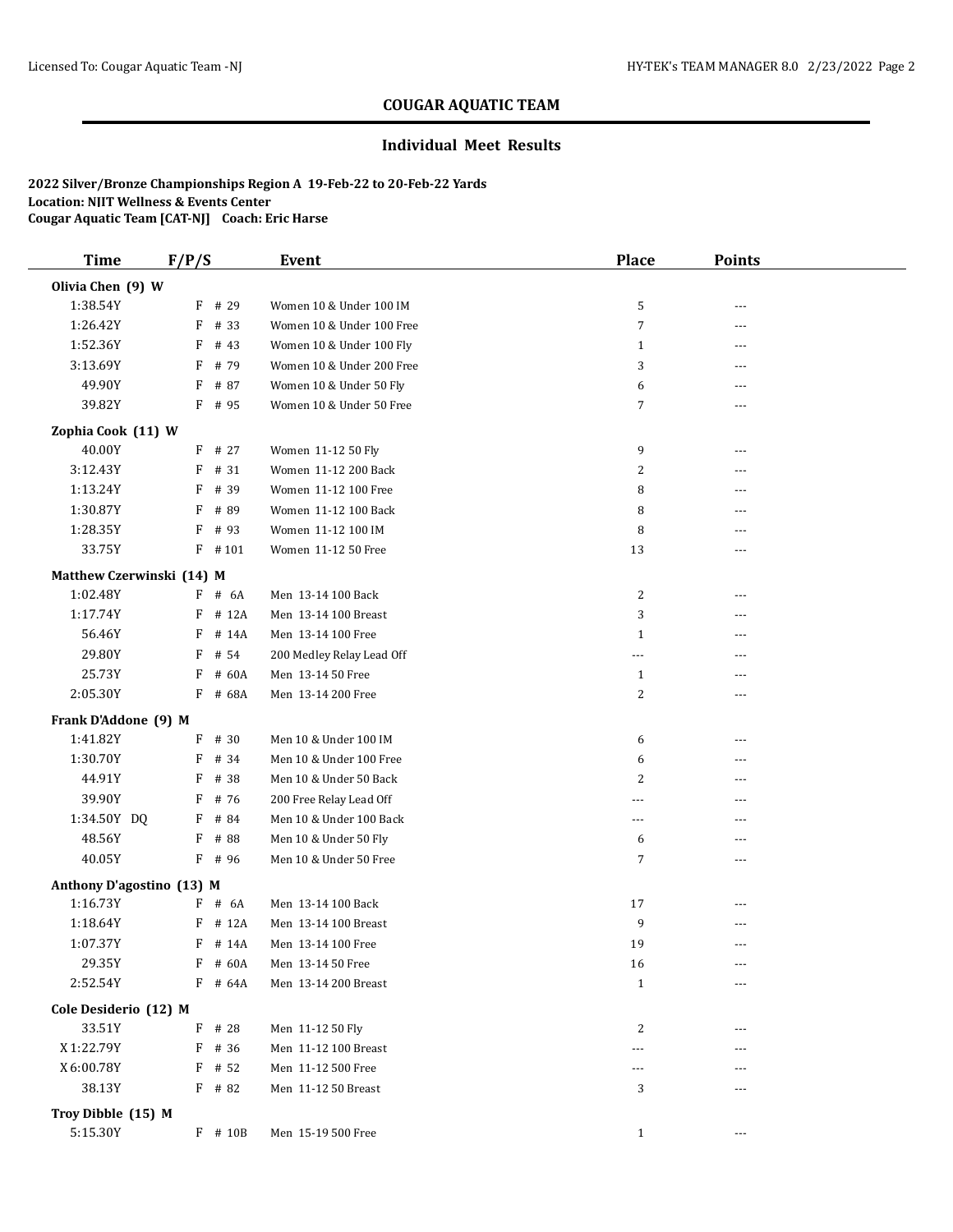### **Individual Meet Results**

| <b>Time</b>                     | F/P/S    | Event                              | <b>Place</b>   | <b>Points</b> |  |
|---------------------------------|----------|------------------------------------|----------------|---------------|--|
| Mia Dungo (14) W                |          |                                    |                |               |  |
| 28.74Y                          | $F$ # 1  | 200 Free Relay Lead Off            | ---            | ---           |  |
| 6:05.23Y                        | F        | # 9A<br>Women 13-14 500 Free       | 4              | ---           |  |
| 1:01.91Y                        |          | F # 13A<br>Women 13-14 100 Free    | 8              | $---$         |  |
| 28.17Y                          |          | F # 59A<br>Women 13-14 50 Free     | 6              | ---           |  |
| 1:16.13Y                        |          | $F$ # 65A<br>Women 13-14 100 Fly   | 4              |               |  |
| 2:12.50Y                        |          | F # 67A<br>Women 13-14 200 Free    | 2              | $---$         |  |
| Julianne Eckert (18) W          |          |                                    |                |               |  |
| 1:12.03Y                        |          | F # 5B<br>Women 15-19 100 Back     | 3              |               |  |
| 6:01.70Y                        | F        | Women 15-19 500 Free<br># 9B       | 5              |               |  |
| 2:40.19Y                        |          | Women 15-19 200 Fly<br>$F$ # 15B   | $\mathbf{1}$   | $- - -$       |  |
| Noah Egusquiza Bronstein (11) M |          |                                    |                |               |  |
| 42.22Y                          | $F$ # 24 | 200 Medley Relay Lead Off          | ---            | $---$         |  |
| 1:52.21Y                        | F        | # 36<br>Men 11-12 100 Breast       | $\overline{7}$ | ---           |  |
| 1:26.10Y                        | F        | # 40<br>Men 11-12 100 Free         | 21             | ---           |  |
| 48.27Y                          | F        | # 50<br>Men 11-12 50 Back          | 20             |               |  |
| 51.08Y                          | F        | # 82<br>Men 11-12 50 Breast        | 10             |               |  |
| 1:35.39Y                        | F        | # 94<br>Men 11-12 100 IM           | 8              |               |  |
| 37.51Y                          |          | $F$ #102<br>Men 11-12 50 Free      | 17             | ---           |  |
| Annie Enslin (15) W             |          |                                    |                |               |  |
| 1:19.07Y                        |          | $F$ # 5B<br>Women 15-19 100 Back   | 7              | ---           |  |
| 1:25.83Y                        |          | F # 11B<br>Women 15-19 100 Breast  | 6              | $---$         |  |
| 1:07.80Y                        |          | F # 13B<br>Women 15-19 100 Free    | 11             | ---           |  |
| 2:53.23Y                        |          | F # 57B<br>Women 15-19 200 Back    | 5              |               |  |
| 30.01Y                          | F        | # 59B<br>Women 15-19 50 Free       | 8              |               |  |
| 1:37.24Y                        |          | F # 65B<br>Women 15-19 100 Fly     | 6              | ---           |  |
| Leivana Evans-Anderson (10) W   |          |                                    |                |               |  |
| 1:31.70Y                        | $F$ # 29 | Women 10 & Under 100 IM            | 3              |               |  |
| 1:21.15Y                        | $F$ # 33 | Women 10 & Under 100 Free          | 3              | $---$         |  |
| 45.27Y                          | F        | # 47<br>Women 10 & Under 50 Breast | 5              | ---           |  |
| 2:57.23Y                        | F        | # 79<br>Women 10 & Under 200 Free  | $\mathbf{1}$   | $---$         |  |
| 1:29.46Y                        | F        | # 83<br>Women 10 & Under 100 Back  | 2              |               |  |
| 1:41.84Y                        | F # 91   | Women 10 & Under 100 Breast        | $\mathbf{1}$   | $- - -$       |  |
| Mason Ewing (11) M              |          |                                    |                |               |  |
| 37.03Y                          | $F$ # 24 | 200 Medley Relay Lead Off          | $\cdots$       | ---           |  |
| 39.84Y                          | F # 28   | Men 11-12 50 Fly                   | 14             | $---$         |  |
| 1:10.94Y                        | F        | # 40<br>Men 11-12 100 Free         | 10             |               |  |
| 37.83Y                          | $F$ # 50 | Men 11-12 50 Back                  | 3              | ---           |  |
| 31.62Y                          | F        | # 74<br>200 Free Relay Lead Off    | ---            |               |  |
| 2:32.18Y                        | F        | # 86<br>Men 11-12 200 Free         | 4              |               |  |
| 1:18.46Y                        | F        | # 90<br>Men 11-12 100 Back         | 5              |               |  |
| 31.88Y                          |          | Men 11-12 50 Free<br>$F$ # 102     | 6              | ---           |  |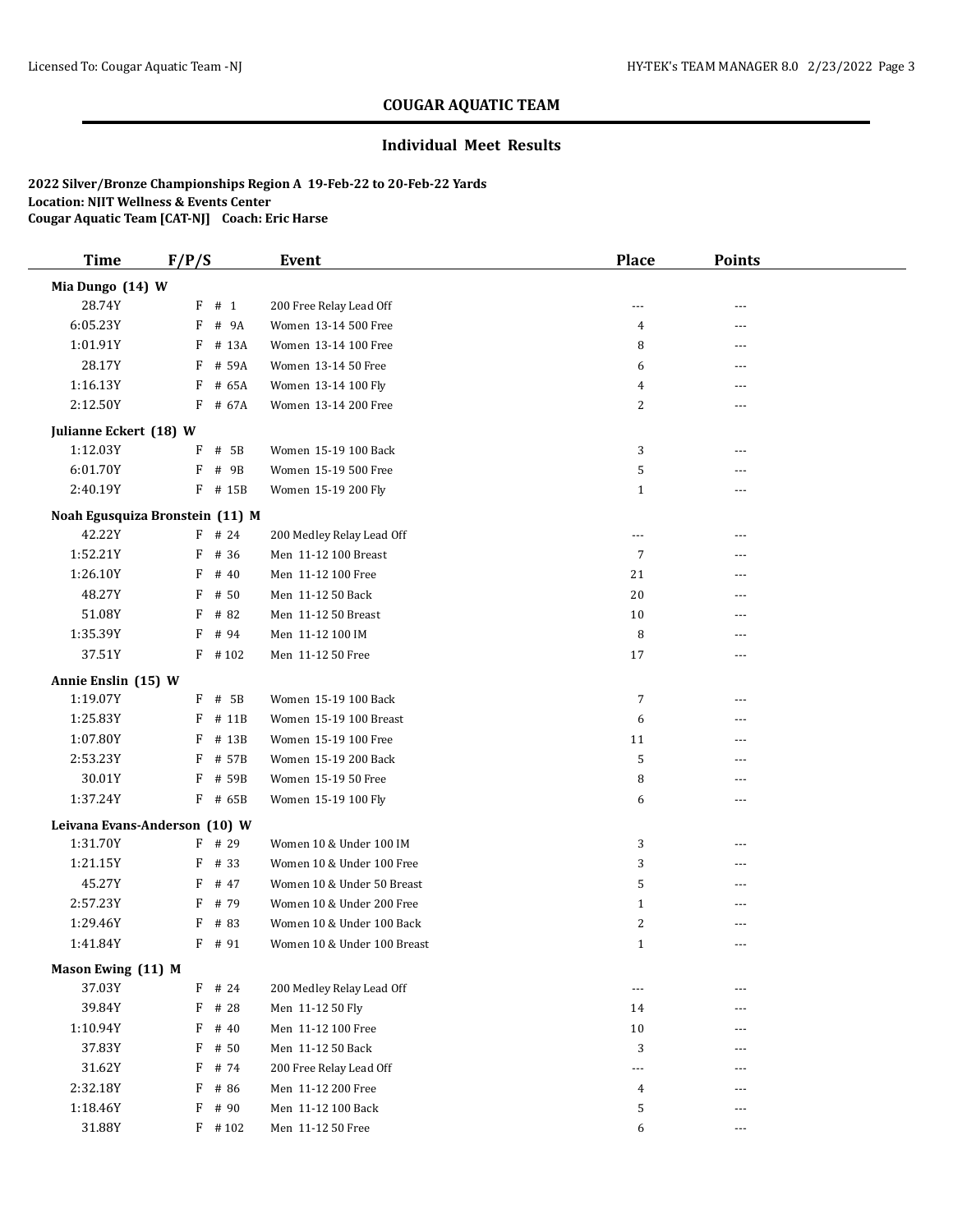### **Individual Meet Results**

| <b>Time</b>         | F/P/S      | Event                      | <b>Place</b>   | <b>Points</b>  |  |
|---------------------|------------|----------------------------|----------------|----------------|--|
| Ron Feldman (14) M  |            |                            |                |                |  |
| 1:10.50Y            | F<br># 6A  | Men 13-14 100 Back         | 5              | $\overline{a}$ |  |
| DQ                  | $F$ # 14A  | Men 13-14 100 Free         | ---            | ---            |  |
| 2:31.32Y            | F<br># 16A | Men 13-14 200 Fly          | $\mathbf{1}$   | ---            |  |
| 2:30.81Y            | F<br># 58A | Men 13-14 200 Back         | 3              | ---            |  |
| 28.92Y              | F<br># 60A | Men 13-14 50 Free          | 15             |                |  |
| 5:17.32Y            | # 62A<br>F | Men 13-14 400 IM           | 3              | ---            |  |
| 2:13.01Y            | F # 68A    | Men 13-14 200 Free         | 6              | ---            |  |
| Mia Forysiak (17) W |            |                            |                |                |  |
| 2:35.43Y            | $F$ # 7B   | Women 15-19 200 IM         | 13             | ---            |  |
| 1:27.66Y            | $F$ # 11B  | Women 15-19 100 Breast     | $\overline{7}$ | ---            |  |
| 2:32.94Y            | F # 57B    | Women 15-19 200 Back       | 3              | ---            |  |
| 27.57Y              | $F$ # 59B  | Women 15-19 50 Free        | $\overline{2}$ | ---            |  |
| Lily Foung (17) W   |            |                            |                |                |  |
| 28.09Y              | F # 3      | 200 Free Relay Lead Off    | ---            | ---            |  |
| 2:20.49Y            | $F$ # 7B   | Women 15-19 200 IM         | $\overline{c}$ | ---            |  |
| 1:02.06Y            | $F$ # 13B  | Women 15-19 100 Free       | 4              | ---            |  |
| Sloan Frame (10) W  |            |                            |                |                |  |
| 1:39.21Y            | $F$ # 29   | Women 10 & Under 100 IM    | 6              | ---            |  |
| 1:23.93Y            | F<br># 33  | Women 10 & Under 100 Free  | 5              | ---            |  |
| 45.30Y              | $F$ # 37   | Women 10 & Under 50 Back   | 5              | ---            |  |
| 1:33.49Y            | F<br># 83  | Women 10 & Under 100 Back  | 4              | ---            |  |
| 51.30Y              | $F$ # 87   | Women 10 & Under 50 Fly    | 8              |                |  |
| 38.29Y              | $F$ # 95   | Women 10 & Under 50 Free   | 5              | ---            |  |
| Jax Francisco (8) M |            |                            |                |                |  |
| 1:51.31Y            | $F$ # 34   | Men 10 & Under 100 Free    | 19             | ---            |  |
| 58.57Y              | $F$ # 38   | Men 10 & Under 50 Back     | 18             | ---            |  |
| DQ                  | F<br># 48  | Men 10 & Under 50 Breast   | ---            |                |  |
| 2:01.16Y DQ         | $F$ # 84   | Men 10 & Under 100 Back    | $---$          | ---            |  |
| 55.63Y              | $F$ # 96   | Men 10 & Under 50 Free     | 26             | ---            |  |
| Aviva Gardner (8) W |            |                            |                |                |  |
| 1:49.75Y            | $F$ # 29   | Women 10 & Under 100 IM    | $\overline{7}$ | ---            |  |
| 51.05Y              | $F$ # 37   | Women 10 & Under 50 Back   | 16             |                |  |
| 57.00Y              | F<br># 47  | Women 10 & Under 50 Breast | 9              | ---            |  |
| 1:41.90Y            | # 83<br>F  | Women 10 & Under 100 Back  | 7              | ---            |  |
| 51.02Y              | F<br># 87  | Women 10 & Under 50 Fly    | 7              | ---            |  |
| 43.97Y              | F # 95     | Women 10 & Under 50 Free   | 15             | $\overline{a}$ |  |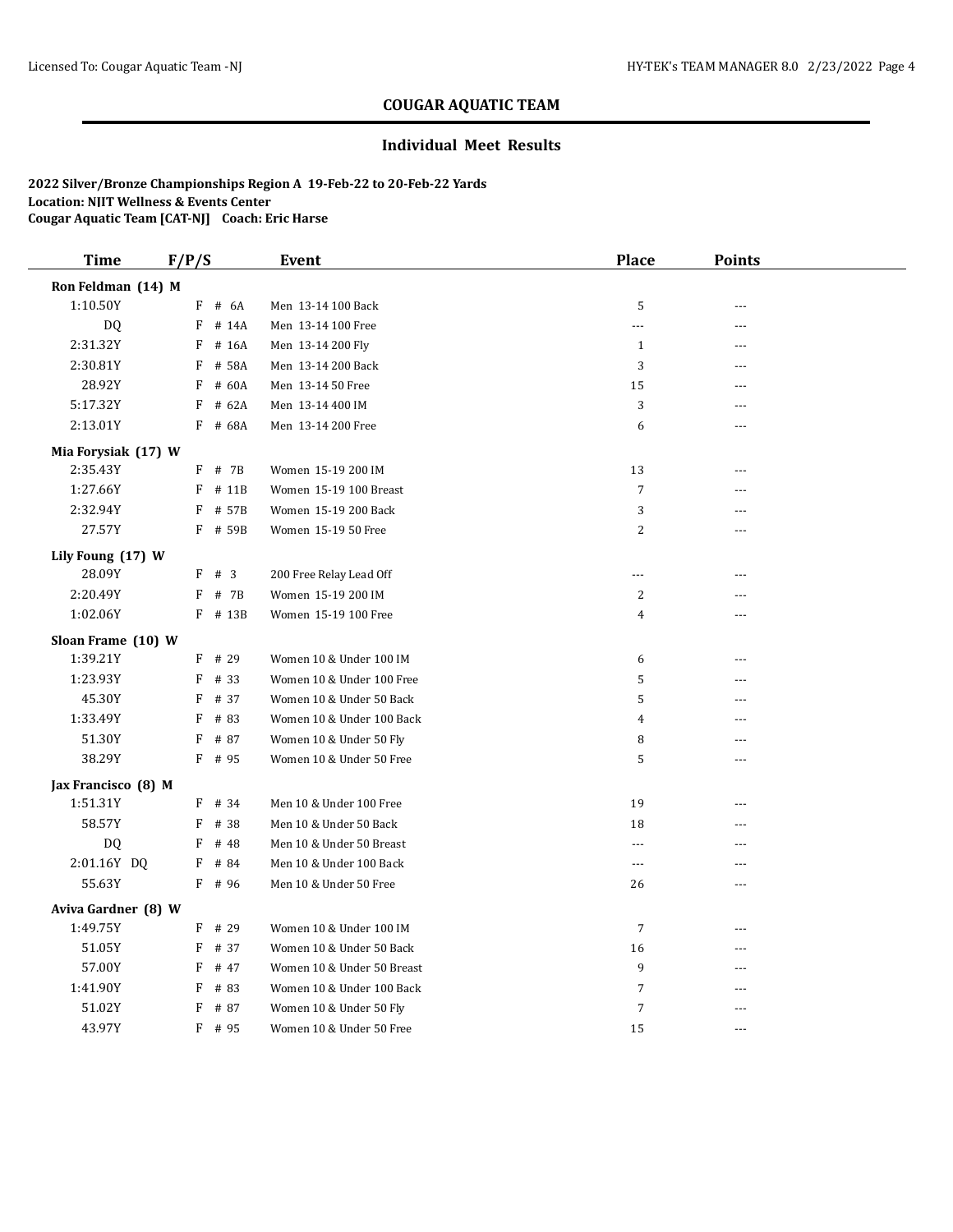### **Individual Meet Results**

| <b>Time</b>                 | F/P/S     | Event                               | <b>Place</b>             | <b>Points</b>  |
|-----------------------------|-----------|-------------------------------------|--------------------------|----------------|
| <b>Bailey Gardner</b> (9) W |           |                                     |                          |                |
| 1:40.57Y                    | $F$ # 33  | Women 10 & Under 100 Free           | 19                       | $\overline{a}$ |
| 49.28Y                      | $F$ # 37  | Women 10 & Under 50 Back            | 11                       | ---            |
| 56.44Y                      | F         | # 47<br>Women 10 & Under 50 Breast  | 8                        | ---            |
| 54.52Y                      | F         | # 87<br>Women 10 & Under 50 Fly     | 10                       | ---            |
| 1:58.33Y                    | F         | # 91<br>Women 10 & Under 100 Breast | 4                        |                |
| 44.96Y                      | $F$ # 95  | Women 10 & Under 50 Free            | 17                       | ---            |
| Luke Gardner (14) M         |           |                                     |                          |                |
| 26.00Y                      | F # 2     | 200 Free Relay Lead Off             | $\overline{a}$           | $\sim$ $\sim$  |
| 2:19.73Y                    | F         | # 8A<br>Men 13-14 200 IM            | 3                        | $\overline{a}$ |
| 5:41.24Y                    | F         | # 10A<br>Men 13-14 500 Free         | 2                        | ---            |
| 25.98Y                      | F         | # 60A<br>Men 13-14 50 Free          | $\overline{c}$           | ---            |
| 1:07.51Y                    | F         | # 66A<br>Men 13-14 100 Fly          | 5                        | ---            |
| 2:03.77Y                    | F         | # 68A<br>Men 13-14 200 Free         | $\mathbf{1}$             |                |
| 11:46.86Y                   | F # 70A   | Men 13-14 1000 Free                 | $\mathbf{1}$             | ---            |
| Conor Gaynor (8) M          |           |                                     |                          |                |
| 1:42.35Y                    | $F$ # 34  | Men 10 & Under 100 Free             | 16                       | ---            |
| 54.74Y                      | $F$ # 38  | Men 10 & Under 50 Back              | 16                       |                |
| Ari Glasman (13) M          |           |                                     |                          |                |
| 1:05.89Y                    | F # 6A    | Men 13-14 100 Back                  | 4                        | $- - -$        |
| 57.07Y                      | F         | # 14A<br>Men 13-14 100 Free         | 3                        | ---            |
| X 2:21.26Y                  | F         | # 58A<br>Men 13-14 200 Back         | $\cdots$                 |                |
| 27.04Y                      | F         | # 60A<br>Men 13-14 50 Free          | 3                        | $- - -$        |
| 1:06.21Y                    | F         | # 66A<br>Men 13-14 100 Fly          | $\mathbf{1}$             | $- - -$        |
| Henry Goodwin (14) M        |           |                                     |                          |                |
| 2:16.26Y                    | $F$ # 8A  | Men 13-14 200 IM                    | $\overline{c}$           | ---            |
| 1:14.91Y                    | $F$ # 12A | Men 13-14 100 Breast                | 4                        | ---            |
| X 2:27.46Y                  | F         | # 16A<br>Men 13-14 200 Fly          | $---$                    | ---            |
| 1:06.05Y                    | F         | # 66A<br>Men 13-14 100 Fly          | 3                        | $- - -$        |
| Maya Gutierrez (15) W       |           |                                     |                          |                |
| 28.46Y                      | #3<br>F   | 200 Free Relay Lead Off             | $\overline{\phantom{a}}$ | ---            |
| 1:07.85Y                    | F         | # 5B<br>Women 15-19 100 Back        | 2                        | $\overline{a}$ |
| 2:40.65Y                    | F         | # 7B<br>Women 15-19 200 IM          | 5                        | $\sim$ $\sim$  |
| 1:01.21Y                    | F         | # 13B<br>Women 15-19 100 Free       | $\mathbf{1}$             | $- - -$        |
| 28.11Y                      | F         | # 59B<br>Women 15-19 50 Free        | $\mathbf{1}$             | ---            |
| 1:09.65Y                    | F         | # 65B<br>Women 15-19 100 Fly        | $\sqrt{2}$               | ---            |
| 2:16.27Y                    | F # 67B   | Women 15-19 200 Free                | 5                        | $- - -$        |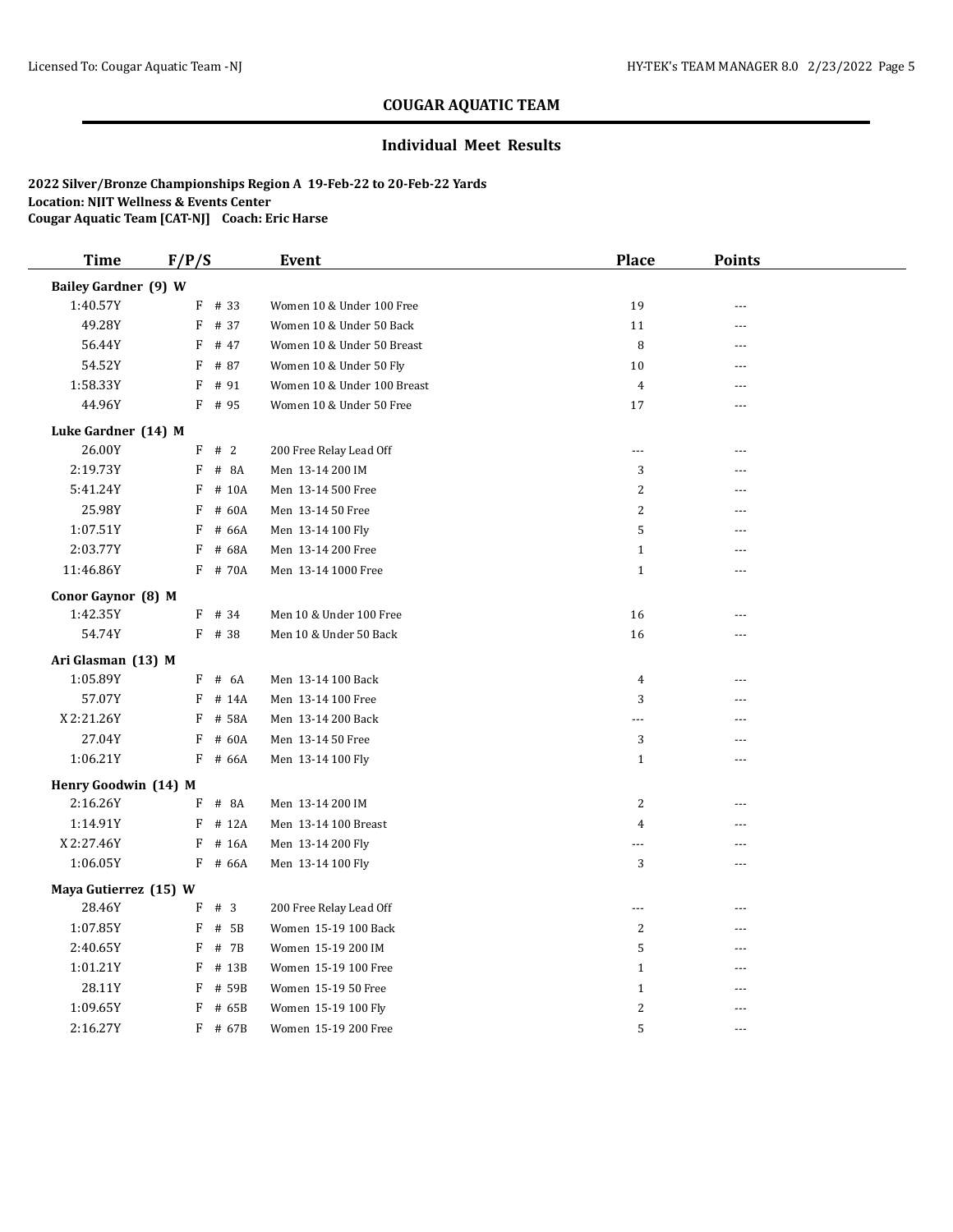#### **Individual Meet Results**

| <b>Time</b>           | F/P/S       |           | Event                      | <b>Place</b>   | <b>Points</b>  |  |
|-----------------------|-------------|-----------|----------------------------|----------------|----------------|--|
| Jordan Hall (12) W    |             |           |                            |                |                |  |
| 36.04Y                |             | $F$ # 23  | 200 Medley Relay Lead Off  | $---$          | $---$          |  |
| 1:07.99Y              | F           | # 39      | Women 11-12 100 Free       | $\overline{c}$ | ---            |  |
| 2:47.90Y              | F           | # 41      | Women 11-12 200 IM         | 4              | ---            |  |
| 36.75Y                | F           | # 49      | Women 11-12 50 Back        | 6              | ---            |  |
| 40.66Y                | F           | # 81      | Women 11-12 50 Breast      | 8              | ---            |  |
| 1:18.52Y              | F           | # 89      | Women 11-12 100 Back       | 5              |                |  |
| 3:02.54Y              | F           | # 97      | Women 11-12 200 Breast     | $\mathbf{1}$   | $- - -$        |  |
| 32.34Y                |             | $F$ #101  | Women 11-12 50 Free        | 9              | $- - -$        |  |
| David Hanin (12) M    |             |           |                            |                |                |  |
| 32.85Y                |             | $F$ # 28  | Men 11-12 50 Fly           | $\mathbf{1}$   | $\overline{a}$ |  |
| 1:24.85Y              | F           | # 36      | Men 11-12 100 Breast       | 2              | ---            |  |
| 1:08.93Y              | F           | # 40      | Men 11-12 100 Free         | 3              | ---            |  |
| 39.76Y                | F           | # 82      | Men 11-12 50 Breast        | 5              | ---            |  |
| 1:14.97Y              | $\mathbf F$ | # 94      | Men 11-12 100 IM           | $\overline{4}$ |                |  |
| 31.81Y                |             | $F$ # 102 | Men 11-12 50 Free          | 5              | $---$          |  |
| Annette Hickey (13) W |             |           |                            |                |                |  |
| 1:22.53Y              |             | $F$ # 5A  | Women 13-14 100 Back       | 13             | $- - -$        |  |
| 1:40.21Y              |             | $F$ # 11A | Women 13-14 100 Breast     | 18             | ---            |  |
| 1:10.82Y              |             | $F$ # 13A | Women 13-14 100 Free       | 18             |                |  |
| 33.17Y                |             | $F$ # 59A | Women 13-14 50 Free        | 16             | ---            |  |
| 1:21.88Y              |             | F # 65A   | Women 13-14 100 Fly        | 8              | ---            |  |
| Evelyn Hickey (15) W  |             |           |                            |                |                |  |
| 2:29.68Y              |             | $F$ # 7B  | Women 15-19 200 IM         | 9              | ---            |  |
| 5:55.76Y              | F           | # 9B      | Women 15-19 500 Free       | 4              |                |  |
| 1:02.97Y              | F           | # 13B     | Women 15-19 100 Free       | $\overline{7}$ | $- - -$        |  |
| 33.16Y                | F           | # 55      | 200 Medley Relay Lead Off  | ---            |                |  |
| 29.43Y                | F           | # 59B     | Women 15-19 50 Free        | 6              | ---            |  |
| 1:08.83Y              | F           | # 65B     | Women 15-19 100 Fly        | $\mathbf{1}$   | $- - -$        |  |
| 2:14.15Y              |             | $F$ # 67B | Women 15-19 200 Free       | $\overline{c}$ | $\overline{a}$ |  |
| Keira Hodgson (7) W   |             |           |                            |                |                |  |
| 1:41.80Y              |             | $F$ # 33  | Women 10 & Under 100 Free  | 21             | ---            |  |
| 50.94Y                | F           | # 37      | Women 10 & Under 50 Back   | 15             | ---            |  |
| 1:00.87Y              | F           | # 47      | Women 10 & Under 50 Breast | 15             | $- - -$        |  |
| 1:39.10Y              | F           | # 83      | Women 10 & Under 100 Back  | $\overline{4}$ | $\overline{a}$ |  |
| 56.67Y                | F           | # 87      | Women 10 & Under 50 Fly    | 13             | ---            |  |
| 45.02Y                |             | F # 95    | Women 10 & Under 50 Free   | 18             | $- - -$        |  |
|                       |             |           |                            |                |                |  |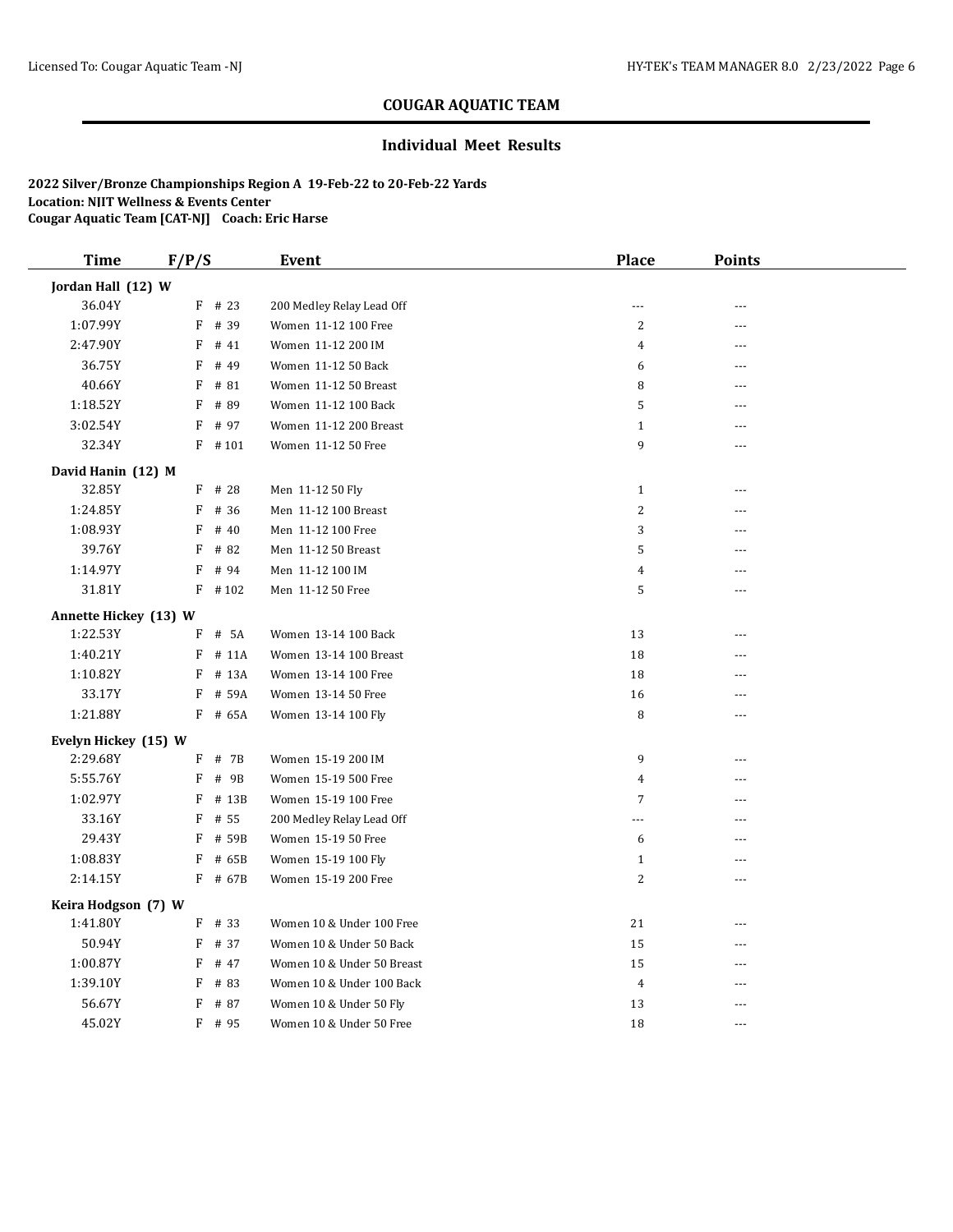### **Individual Meet Results**

| <b>Time</b>                       | F/P/S |           | Event                       | <b>Place</b>   | <b>Points</b> |  |
|-----------------------------------|-------|-----------|-----------------------------|----------------|---------------|--|
| Olivia Hodgson (7) W              |       |           |                             |                |               |  |
| 48.29Y                            | F     | # 25      | 200 Medley Relay Lead Off   | ---            | ---           |  |
| 1:39.35Y                          | F     | # 33      | Women 10 & Under 100 Free   | 16             | ---           |  |
| 51.89Y                            | F     | # 37      | Women 10 & Under 50 Back    | 17             | ---           |  |
| 1:02.98Y                          | F     | # 47      | Women 10 & Under 50 Breast  | 16             | ---           |  |
| 1:44.65Y                          | F     | # 83      | Women 10 & Under 100 Back   | 11             | ---           |  |
| 2:17.18Y                          | F     | # 91      | Women 10 & Under 100 Breast | 6              | ---           |  |
| 44.70Y                            |       | F # 95    | Women 10 & Under 50 Free    | 16             | ---           |  |
| Whitney Hodgson (7) W             |       |           |                             |                |               |  |
| 1:43.89Y                          |       | $F$ # 33  | Women 10 & Under 100 Free   | 22             |               |  |
| 48.61Y                            | F     | # 37      | Women 10 & Under 50 Back    | 9              | ---           |  |
| 1:07.04Y                          | F     | # 47      | Women 10 & Under 50 Breast  | 17             | ---           |  |
| 1:39.19Y                          | F     | # 83      | Women 10 & Under 100 Back   | 5              | ---           |  |
| 2:28.77Y                          | F     | # 91      | Women 10 & Under 100 Breast | 8              | ---           |  |
| 47.30Y                            |       | $F$ # 95  | Women 10 & Under 50 Free    | 22             | ---           |  |
| Campbell Howard (8) M             |       |           |                             |                |               |  |
| 51.74Y                            | F     | # 26      | 200 Medley Relay Lead Off   | ---            | ---           |  |
| 1:53.51Y                          | F     | # 34      | Men 10 & Under 100 Free     | 20             | ---           |  |
| 1:05.25Y                          |       | $F$ # 48  | Men 10 & Under 50 Breast    | 18             | ---           |  |
| Alex Hui (10) M                   |       |           |                             |                |               |  |
| 1:40.97Y                          | F     | # 30      | Men 10 & Under 100 IM       | 5              | ---           |  |
| 49.05Y                            | F     | # 38      | Men 10 & Under 50 Back      | 6              | ---           |  |
| 57.69Y                            | F     | # 48      | Men 10 & Under 50 Breast    | 13             | ---           |  |
| 1:41.48Y                          | F     | # 84      | Men 10 & Under 100 Back     | $\overline{4}$ |               |  |
| 2:00.16Y                          | F     | # 92      | Men 10 & Under 100 Breast   | 4              | ---           |  |
| 41.49Y                            |       | F # 96    | Men 10 & Under 50 Free      | 12             | ---           |  |
| Natalie Iannuzzi (12) W           |       |           |                             |                |               |  |
| 1:36.23Y                          |       | $F$ # 35  | Women 11-12 100 Breast      | 4              |               |  |
| 1:06.64Y                          | F     | # 39      | Women 11-12 100 Free        | 7              | ---           |  |
| 35.89Y                            | F     | # 49      | Women 11-12 50 Back         | 3              | ---           |  |
| 2:21.57Y                          | F     | # 85      | Women 11-12 200 Free        | $\mathbf{1}$   | ---           |  |
| 1:16.99Y                          | F     | # 93      | Women 11-12 100 IM          | 6              | ---           |  |
| 30.30Y                            |       | $F$ #101  | Women 11-12 50 Free         | 9              | ---           |  |
| Sam Iannuzzi (14) W               |       |           |                             |                |               |  |
| 1:09.89Y                          |       | F # 5A    | Women 13-14 100 Back        | 6              |               |  |
| 1:19.49Y                          |       | $F$ # 11A | Women 13-14 100 Breast      | 3              | ---           |  |
| 2:27.26Y                          |       | F # 57A   | Women 13-14 200 Back        | $\mathbf{1}$   |               |  |
| 29.38Y                            |       | F # 59A   | Women 13-14 50 Free         | 5              | ---           |  |
| 2:55.50Y                          |       | F # 63A   | Women 13-14 200 Breast      | 6              | ---           |  |
|                                   |       |           |                             |                |               |  |
| Katelyn Imbesi (13) W<br>1:19.24Y |       |           |                             |                |               |  |
|                                   |       | $F$ # 5A  | Women 13-14 100 Back        | 10             |               |  |
| 1:30.44Y                          |       | $F$ # 11A | Women 13-14 100 Breast      | 8              |               |  |
| 1:11.10Y                          |       | F # 13A   | Women 13-14 100 Free        | 19             | ---           |  |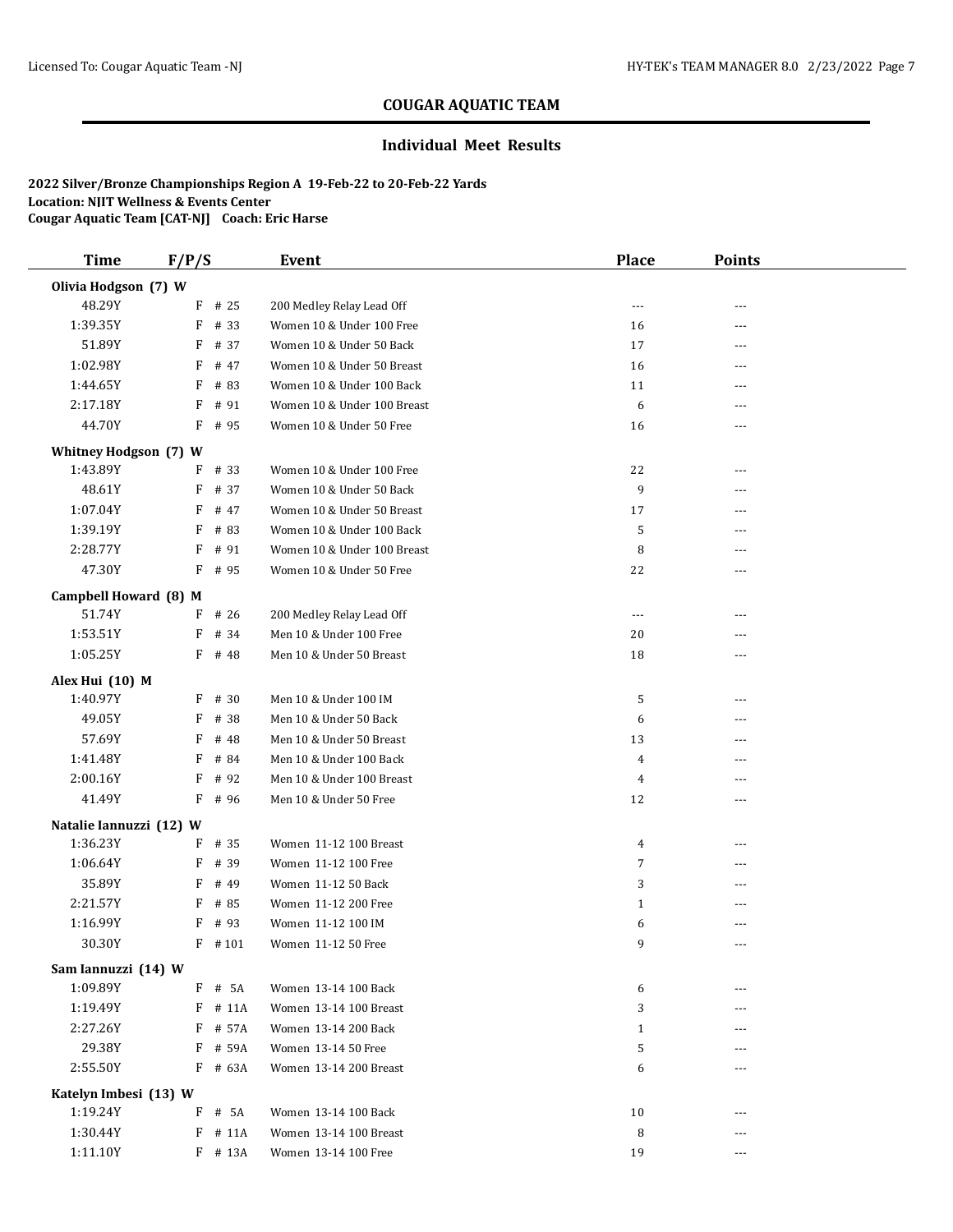### **Individual Meet Results**

| <b>Time</b>           | F/P/S |           | <b>Event</b>              | Place          | <b>Points</b> |  |
|-----------------------|-------|-----------|---------------------------|----------------|---------------|--|
| Sonia Jagen (13) W    |       |           |                           |                |               |  |
| 1:10.14Y              |       | F # 5A    | Women 13-14 100 Back      | 7              | $- - -$       |  |
| 2:27.53Y              | F     | # 7A      | Women 13-14 200 IM        | $\mathbf{1}$   | ---           |  |
| 59.25Y                | F     | # 13A     | Women 13-14 100 Free      | $\sqrt{2}$     | ---           |  |
| 31.78Y                | F     | # 53      | 200 Medley Relay Lead Off | ---            | ---           |  |
| 2:44.67Y              | F     | # 63A     | Women 13-14 200 Breast    | 2              |               |  |
| 2:13.25Y              |       | F # 67A   | Women 13-14 200 Free      | 4              | $---$         |  |
| Sasha Kolbe (12) W    |       |           |                           |                |               |  |
| X 33.25Y              |       | $F$ # 27  | Women 11-12 50 Fly        | $\sim$ $\sim$  | $- - -$       |  |
| 1:05.61Y              | F     | # 39      | Women 11-12 100 Free      | $\overline{4}$ |               |  |
| 37.48Y                | F     | # 49      | Women 11-12 50 Back       | 3              | ---           |  |
| 1:19.55Y              | F     | # 89      | Women 11-12 100 Back      | 6              | ---           |  |
| 1:18.85Y              | F     | # 93      | Women 11-12 100 IM        | 3              |               |  |
| 29.18Y                | F     | #101      | Women 11-12 50 Free       | 3              | $---$         |  |
| Jacob Kolen (10) M    |       |           |                           |                |               |  |
| 42.95Y                |       | $F$ # 26  | 200 Medley Relay Lead Off | ---            | ---           |  |
| 1:29.35Y              | F     | # 30      | Men 10 & Under 100 IM     | 3              | ---           |  |
| 1:20.23Y              | F     | # 34      | Men 10 & Under 100 Free   | 6              | ---           |  |
| 45.69Y                | F     | # 38      | Men 10 & Under 50 Back    | 8              |               |  |
| 2:51.21Y              | F     | # 80      | Men 10 & Under 200 Free   | 3              | ---           |  |
| 1:29.74Y              | F     | # 84      | Men 10 & Under 100 Back   | $\sqrt{2}$     | ---           |  |
| 3:15.15Y              |       | $F$ # 100 | Men 10 & Under 200 IM     | 4              | ---           |  |
| Brady Kopp (11) M     |       |           |                           |                |               |  |
| 1:46.71Y              |       | $F$ # 36  | Men 11-12 100 Breast      | 5              | ---           |  |
| 1:19.73Y              | F     | # 40      | Men 11-12 100 Free        | 17             | ---           |  |
| 45.67Y                | F     | # 50      | Men 11-12 50 Back         | 17             | ---           |  |
| 34.18Y                | F     | # 74      | 200 Free Relay Lead Off   | $\cdots$       | ---           |  |
| 2:56.93Y              | F     | # 86      | Men 11-12 200 Free        | $\overline{7}$ | ---           |  |
| 1:34.37Y              | F     | # 90      | Men 11-12 100 Back        | 8              | ---           |  |
| 34.28Y                | F     | #102      | Men 11-12 50 Free         | 14             | ---           |  |
| Riley Kopp (14) W     |       |           |                           |                |               |  |
| X 2:41.60Y            | F     | # 63A     | Women 13-14 200 Breast    | $---$          |               |  |
| 1:07.89Y              | F     | # 65A     | Women 13-14 100 Fly       | $\mathbf{1}$   | $---$         |  |
| Nick Krukovsky (11) M |       |           |                           |                |               |  |
| 3:07.92Y              | F     | # 32      | Men 11-12 200 Back        | $\mathbf{1}$   |               |  |
| 1:19.89Y              | F     | # 40      | Men 11-12 100 Free        | 18             | ---           |  |
| 43.87Y                | F     | # 50      | Men 11-12 50 Back         | 15             | ---           |  |
| 52.74Y DQ             | F     | # 82      | Men 11-12 50 Breast       | ---            |               |  |
| 1:30.24Y              | F     | # 90      | Men 11-12 100 Back        | 6              | ---           |  |
| 1:34.55Y              |       | F # 94    | Men 11-12 100 IM          | 7              |               |  |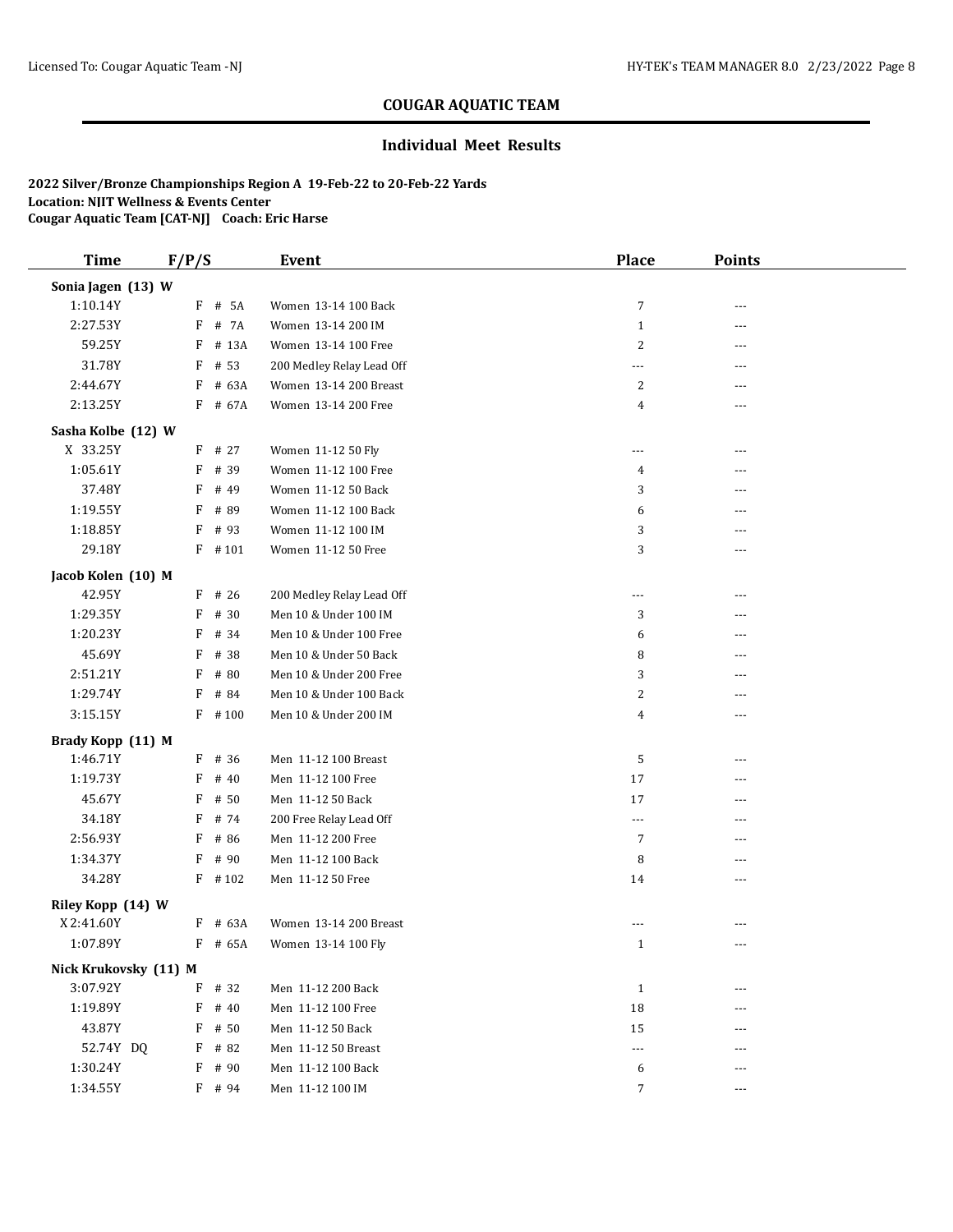### **Individual Meet Results**

| <b>Time</b>          | F/P/S |           | <b>Event</b>              | <b>Place</b>   | <b>Points</b> |  |
|----------------------|-------|-----------|---------------------------|----------------|---------------|--|
| Tessa Kunkel (15) W  |       |           |                           |                |               |  |
| 1:08.13Y             |       | F # 5B    | Women 15-19 100 Back      | $\mathbf{1}$   | ---           |  |
| 1:01.22Y             |       | F # 13B   | Women 15-19 100 Free      | 2              | ---           |  |
| 2:27.72Y             | F     | # 57B     | Women 15-19 200 Back      | $\mathbf{1}$   | ---           |  |
| 29.02Y               | F     | # 59B     | Women 15-19 50 Free       | 4              | ---           |  |
| 2:15.41Y             |       | F # 67B   | Women 15-19 200 Free      | 3              | $- - -$       |  |
| Daniel Laynez (9) M  |       |           |                           |                |               |  |
| 1:37.02Y             | F     | # 30      | Men 10 & Under 100 IM     | 3              | ---           |  |
| 46.20Y               | F     | # 38      | Men 10 & Under 50 Back    | 4              | ---           |  |
| 52.63Y               | F     | # 48      | Men 10 & Under 50 Breast  | 7              |               |  |
| 1:36.07Y DQ          | F     | # 84      | Men 10 & Under 100 Back   | $---$          | ---           |  |
| 1:52.60Y             | F     | # 92      | Men 10 & Under 100 Breast | 2              | ---           |  |
| 40.29Y               |       | F # 96    | Men 10 & Under 50 Free    | 8              | ---           |  |
| Jamie Leas (15) W    |       |           |                           |                |               |  |
| 2:34.60Y             |       | $F$ # 7B  | Women 15-19 200 IM        | 3              | ---           |  |
| 1:03.92Y             | F     | # 13B     | Women 15-19 100 Free      | 10             | ---           |  |
| 2:34.49Y             | F     | # 57B     | Women 15-19 200 Back      | $\overline{4}$ | ---           |  |
| 5:30.07Y             | F     | # 61B     | Women 15-19 400 IM        | 2              | ---           |  |
| 1:08.92Y             | F     | # 65B     | Women 15-19 100 Fly       | 3              | ---           |  |
| Kaitlin Leas (16) W  |       |           |                           |                |               |  |
| 2:34.23Y             |       | $F$ # 7B  | Women 15-19 200 IM        | $\overline{c}$ | ---           |  |
| 1:19.13Y             | F     | # 11B     | Women 15-19 100 Breast    | 2              | ---           |  |
| 1:02.78Y             | F     | # 13B     | Women 15-19 100 Free      | 5              | ---           |  |
| 29.53Y               | F     | # 59B     | Women 15-19 50 Free       | 7              | ---           |  |
| 2:56.76Y             | F     | # 63B     | Women 15-19 200 Breast    | $\mathbf{1}$   | ---           |  |
| <b>NS</b>            |       | F # 65B   | Women 15-19 100 Fly       | $\cdots$       | ---           |  |
| Brooke Lord (13) W   |       |           |                           |                |               |  |
| 1:27.54Y DQ          |       | $F$ # 5A  | Women 13-14 100 Back      | ---            | ---           |  |
| 1:39.67Y             |       | $F$ # 11A | Women 13-14 100 Breast    | 17             | ---           |  |
| 1:18.04Y             |       | F # 13A   | Women 13-14 100 Free      | 26             | ---           |  |
| 35.19Y               |       | $F$ # 59A | Women 13-14 50 Free       | 19             | ---           |  |
| 1:40.90Y             |       | F # 65A   | Women 13-14 100 Fly       | 14             | ---           |  |
| Sasha Lukonen (16) W |       |           |                           |                |               |  |
| 1:12.13Y             |       | $F$ # 5B  | Women 15-19 100 Back      | 4              | ---           |  |
| 1:21.82Y             |       | $F$ # 11B | Women 15-19 100 Breast    | 2              |               |  |
| 1:01.61Y             |       | $F$ # 13B | Women 15-19 100 Free      | 3              | ---           |  |
| 2:24.62Y             |       | F # 57B   | Women 15-19 200 Back      | $\mathbf{1}$   | ---           |  |
| 28.33Y               |       | $F$ # 59B | Women 15-19 50 Free       | 6              | ---           |  |
| 2:08.64Y             |       | F # 67B   | Women 15-19 200 Free      | 4              | ---           |  |
| Alex Makovsky (14) M |       |           |                           |                |               |  |
| 1:16.79Y             | F     | # 12A     | Men 13-14 100 Breast      | 6              | ---           |  |
| 1:06.65Y             |       | $F$ # 66A | Men 13-14 100 Fly         | 4              |               |  |
|                      |       |           |                           |                |               |  |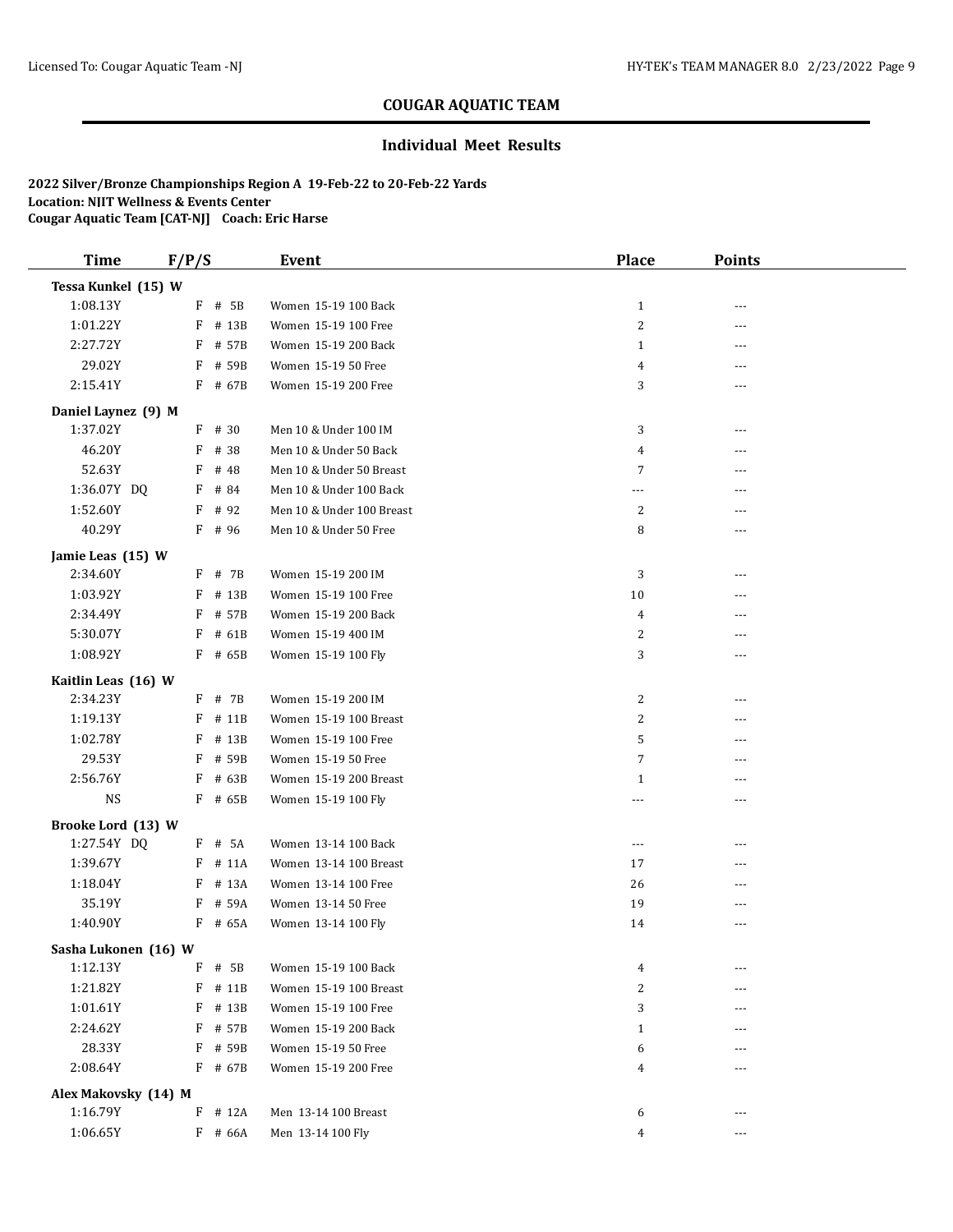### **Individual Meet Results**

| <b>Time</b>               | F/P/S                 | Event                                               | <b>Place</b>   | <b>Points</b> |  |
|---------------------------|-----------------------|-----------------------------------------------------|----------------|---------------|--|
| Mia Manzo (17) W          |                       |                                                     |                |               |  |
| 2:33.28Y                  | $F$ # 7B              | Women 15-19 200 IM                                  | 12             | ---           |  |
| 1:01.52Y                  | F # 13B               | Women 15-19 100 Free                                | $\overline{2}$ | ---           |  |
| 28.14Y                    | F # 59B               | Women 15-19 50 Free                                 | 5              | $---$         |  |
| 1:12.58Y                  | $F$ # 65B             | Women 15-19 100 Fly                                 | 4              | ---           |  |
| 2:12.37Y                  | F # 67B               | Women 15-19 200 Free                                | 5              | $---$         |  |
| Ella Marzullo (10) W      |                       |                                                     |                |               |  |
| 1:31.20Y                  | $F$ # 29              | Women 10 & Under 100 IM                             | 2              | ---           |  |
| 1:21.45Y                  | $F$ # 33              | Women 10 & Under 100 Free                           | 5              | ---           |  |
| 41.31Y                    | F # 37                | Women 10 & Under 50 Back                            | 3              |               |  |
| 2:56.48Y                  | # 79<br>F             | Women 10 & Under 200 Free                           | 2              | ---           |  |
| 40.20Y                    | F # 87                | Women 10 & Under 50 Fly                             | $\mathbf{1}$   | ---           |  |
| 35.01Y                    | $F$ # 95              | Women 10 & Under 50 Free                            | $\mathbf{1}$   | ---           |  |
| Isabella Masella (18) W   |                       |                                                     |                |               |  |
| 1:17.79Y                  | $F$ # 5B              | Women 15-19 100 Back                                | 6              | ---           |  |
| 1:03.35Y                  | $F$ # 13B             | Women 15-19 100 Free                                | 9              | $---$         |  |
| Simon Maza (13) M         |                       |                                                     |                |               |  |
| 1:21.26Y                  | $F$ # 6A              | Men 13-14 100 Back                                  | 18             |               |  |
| 1:10.98Y                  | $F$ # 14A             | Men 13-14 100 Free                                  | 23             |               |  |
| 31.26Y                    | F # 60A               | Men 13-14 50 Free                                   | 19             | $- - -$       |  |
|                           |                       |                                                     |                |               |  |
| Grace Mazza (10) W        |                       |                                                     |                |               |  |
| 2:00.77Y                  | $F$ # 29              | Women 10 & Under 100 IM                             | 13             | ---           |  |
| 1:54.50Y                  | $F$ # 33              | Women 10 & Under 100 Free                           | 27             | ---           |  |
| 57.46Y                    | F<br># 37             | Women 10 & Under 50 Back                            | 24             |               |  |
| 1:55.93Y<br>1:05.05Y      | # 83<br>F<br>$F$ # 87 | Women 10 & Under 100 Back                           | 15<br>16       | ---           |  |
| 49.65Y                    | $F$ # 95              | Women 10 & Under 50 Fly<br>Women 10 & Under 50 Free | 24             | ---<br>---    |  |
|                           |                       |                                                     |                |               |  |
| Leonardo McCormick (13) M |                       |                                                     |                |               |  |
| 28.48Y                    | F # 2                 | 200 Free Relay Lead Off                             | $- - -$        | ---           |  |
| 1:10.52Y                  | F<br># 6A             | Men 13-14 100 Back                                  | 6              |               |  |
| 2:28.18Y                  | $F$ # 8A              | Men 13-14 200 IM                                    | 9              | $---$         |  |
| 1:01.01Y                  | $F$ # 14A             | Men 13-14 100 Free                                  | 9              | ---           |  |
| 2:31.36Y                  | F # 58A               | Men 13-14 200 Back                                  | 2              |               |  |
| 1:11.09Y                  | F # 66A               | Men 13-14 100 Fly                                   | 7              | $---$         |  |
| 2:08.06Y                  | F # 68A               | Men 13-14 200 Free                                  | 4              |               |  |
| Charlie McDermott (11) M  |                       |                                                     |                |               |  |
| 3:31.83Y                  | $F$ # 32              | Men 11-12 200 Back                                  | 2              |               |  |
| 1:23.78Y                  | $F$ # 40              | Men 11-12 100 Free                                  | 20             |               |  |
| 46.01Y                    | F<br># 50             | Men 11-12 50 Back                                   | 18             |               |  |
| 1:35.45Y                  | F<br># 90             | Men 11-12 100 Back                                  | 9              |               |  |
| 1:44.77Y                  | $F$ # 94              | Men 11-12 100 IM                                    | 9              |               |  |
| 36.74Y                    | $F$ # 102             | Men 11-12 50 Free                                   | 16             | ---           |  |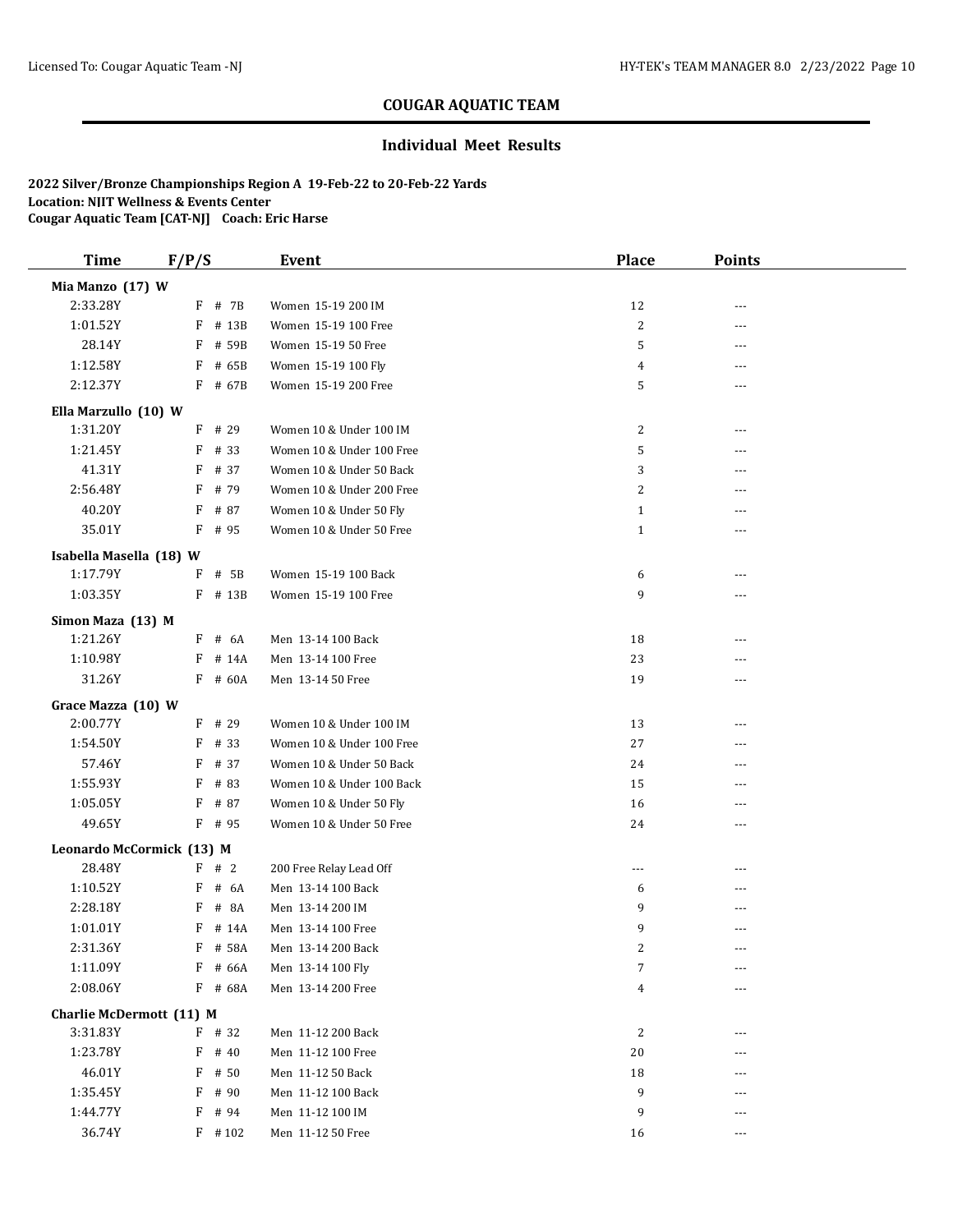### **Individual Meet Results**

| <b>Time</b>             | F/P/S |           | Event                     | <b>Place</b>   | <b>Points</b> |  |
|-------------------------|-------|-----------|---------------------------|----------------|---------------|--|
| Liam McDonnell (8) M    |       |           |                           |                |               |  |
| 1:56.09Y                |       | F # 34    | Men 10 & Under 100 Free   | 21             | ---           |  |
| 1:00.01Y                | F     | # 38      | Men 10 & Under 50 Back    | 19             | ---           |  |
| 1:09.89Y                | F     | # 48      | Men 10 & Under 50 Breast  | 21             | ---           |  |
| 4:12.07Y                | F     | # 80      | Men 10 & Under 200 Free   | 9              | ---           |  |
| 2:11.17Y                | F     | # 84      | Men 10 & Under 100 Back   | 11             | ---           |  |
| 50.92Y                  | F     | # 96      | Men 10 & Under 50 Free    | 25             | ---           |  |
| Mason McDonnell (10) M  |       |           |                           |                |               |  |
| 1:36.05Y                |       | $F$ # 34  | Men 10 & Under 100 Free   | 10             | ---           |  |
| 51.35Y                  | F     | # 38      | Men 10 & Under 50 Back    | 9              |               |  |
| 1:06.12Y                | F     | # 48      | Men 10 & Under 50 Breast  | 19             |               |  |
| 1:46.97Y                | F     | # 84      | Men 10 & Under 100 Back   | 8              | ---           |  |
| 58.12Y                  | F     | # 88      | Men 10 & Under 50 Fly     | 10             | ---           |  |
| 41.37Y                  | F     | # 96      | Men 10 & Under 50 Free    | 11             | ---           |  |
| Elise McGirt (15) W     |       |           |                           |                |               |  |
| 1:12.70Y                |       | $F$ # 5B  | Women 15-19 100 Back      | 5              | ---           |  |
| 2:33.04Y                | F     | # 7B      | Women 15-19 200 IM        | 11             | ---           |  |
| 6:13.32Y                | F     | # 9B      | Women 15-19 500 Free      | 6              |               |  |
| 35.60Y                  | F     | # 55      | 200 Medley Relay Lead Off | $\overline{a}$ | ---           |  |
| 2:39.91Y                |       | F # 57B   | Women 15-19 200 Back      | 5              | ---           |  |
| 2:14.75Y                |       | $F$ # 67B | Women 15-19 200 Free      | 6              | ---           |  |
| Shannon McGowan (13) W  |       |           |                           |                |               |  |
| 1:08.17Y                |       | $F$ # 5A  | Women 13-14 100 Back      | 4              | ---           |  |
| 2:40.69Y                |       | F # 7A    | Women 13-14 200 IM        | 7              | ---           |  |
| 1:20.62Y                | F     | # 11A     | Women 13-14 100 Breast    | 5              | ---           |  |
| 32.57Y                  | F     | # 53      | 200 Medley Relay Lead Off | ---            | ---           |  |
| 5:22.52Y                | F     | # 61A     | Women 13-14 400 IM        | 2              |               |  |
| 1:15.65Y                |       | F # 65A   | Women 13-14 100 Fly       | 3              | ---           |  |
| Samuel Miller (10) M    |       |           |                           |                |               |  |
| 1:49.49Y                |       | $F$ # 30  | Men 10 & Under 100 IM     | 7              |               |  |
| 1:42.68Y                | F     | # 34      | Men 10 & Under 100 Free   | 17             | ---           |  |
| 57.23Y                  | F     | # 38      | Men 10 & Under 50 Back    | 17             | ---           |  |
| 3:39.39Y                |       | $F$ # 80  | Men 10 & Under 200 Free   | 8              | $---$         |  |
| 1:58.57Y DQ             |       | $F$ # 84  | Men 10 & Under 100 Back   | ---            | ---           |  |
| 43.99Y                  |       | F # 96    | Men 10 & Under 50 Free    | 18             | ---           |  |
| Lillian Mingione (12) W |       |           |                           |                |               |  |
| 34.85Y                  |       | F # 27    | Women 11-12 50 Fly        | 2              |               |  |
| 1:09.24Y                |       | F # 39    | Women 11-12 100 Free      | 4              |               |  |
| 33.80Y                  | F     | # 49      | Women 11-12 50 Back       | $\mathbf{1}$   |               |  |
| 1:15.81Y                |       | F # 93    | Women 11-12 100 IM        | 4              | ---           |  |
| 31.41Y                  |       | $F$ #101  | Women 11-12 50 Free       | 2              | ---           |  |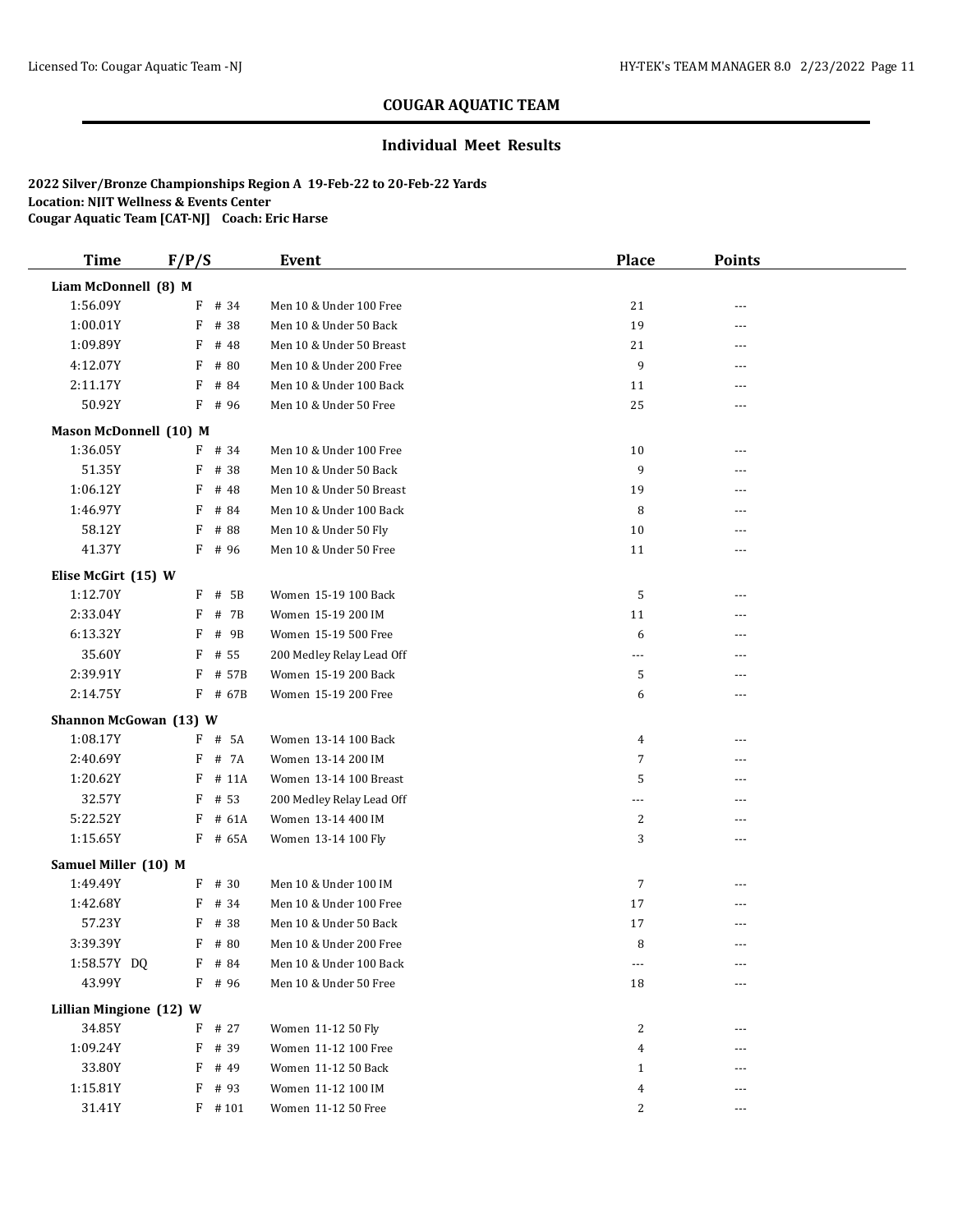### **Individual Meet Results**

| <b>Time</b>                    | F/P/S |                      | Event                  | <b>Place</b>   | <b>Points</b> |  |
|--------------------------------|-------|----------------------|------------------------|----------------|---------------|--|
| Jennie Mullarkey (15) W        |       |                      |                        |                |               |  |
| 1:13.09Y                       |       | $F$ # 5B             | Women 15-19 100 Back   | 5              |               |  |
| 1:23.02Y                       |       | F # 11B              | Women 15-19 100 Breast | $\overline{4}$ | ---           |  |
| 1:02.82Y                       | F     | # 13B                | Women 15-19 100 Free   | 6              | ---           |  |
| 2:34.54Y                       |       | $F$ # 57B            | Women 15-19 200 Back   | 4              | $---$         |  |
| 28.71Y                         |       | F # 59B              | Women 15-19 50 Free    | 3              | ---           |  |
| 1:17.19Y                       |       | F # 65B              | Women 15-19 100 Fly    | 5              | ---           |  |
| Daniel Murray (13) M           |       |                      |                        |                |               |  |
| 1:13.54Y                       |       | $F$ # 6A             | Men 13-14 100 Back     | 13             | ---           |  |
| 1:43.27Y                       |       | F # 12A              | Men 13-14 100 Breast   | 17             | ---           |  |
| 1:06.95Y                       |       | $F$ # 14A            | Men 13-14 100 Free     | 17             |               |  |
| 2:39.48Y                       | F     | # 58A                | Men 13-14 200 Back     | 5              | ---           |  |
| 31.30Y                         | F     | # 60A                | Men 13-14 50 Free      | 20             | ---           |  |
| 2:27.48Y                       |       | F # 68A              | Men 13-14 200 Free     | 11             | $---$         |  |
| Ella Nigito (13) W             |       |                      |                        |                |               |  |
| 1:15.02Y                       |       | F # 5A               | Women 13-14 100 Back   | 6              | ---           |  |
| 1:29.12Y                       | F     | # 11A                | Women 13-14 100 Breast | 6              | ---           |  |
| 1:02.23Y                       | F     | # 13A                | Women 13-14 100 Free   | 2              |               |  |
| 28.09Y                         | F     | # 59A                | Women 13-14 50 Free    | 4              |               |  |
| 1:20.24Y                       |       | F # 65A              | Women 13-14 100 Fly    | $\overline{7}$ |               |  |
| 2:17.50Y                       |       | F # 67A              | Women 13-14 200 Free   | 3              | $---$         |  |
| Femi Oshodi (14) M             |       |                      |                        |                |               |  |
| X 2:15.46Y                     |       | F # 58A              | Men 13-14 200 Back     | ---            | ---           |  |
| 2:34.08Y                       |       | F # 64A              | Men 13-14 200 Breast   | $\overline{c}$ | $---$         |  |
|                                |       |                      |                        |                |               |  |
| Ashley Peng (14) W<br>1:08.15Y |       | F # 5A               | Women 13-14 100 Back   | 3              | ---           |  |
| 1:29.72Y                       |       | $F$ # 11A            | Women 13-14 100 Breast | $\overline{7}$ |               |  |
| 1:03.45Y                       |       | F # 13A              | Women 13-14 100 Free   | 5              | $---$         |  |
| 28.16Y                         |       | F # 59A              | Women 13-14 50 Free    | 5              | ---           |  |
| 1:09.21Y                       |       | F # 65A              | Women 13-14 100 Fly    | 4              | $---$         |  |
|                                |       |                      |                        |                |               |  |
| Lily Phillips (13) W           |       |                      |                        |                |               |  |
| 1:31.05Y                       |       | $F$ # 11A            | Women 13-14 100 Breast | 9              | ---           |  |
| 1:11.81Y                       |       | $F$ # 13A            | Women 13-14 100 Free   | 20             | ---           |  |
| 33.02Y<br>1:37.14Y DQ          |       | $F$ # 59A<br>F # 65A | Women 13-14 50 Free    | 14             |               |  |
|                                |       |                      | Women 13-14 100 Fly    | $\cdots$       | $---$         |  |
| Vivianna Ramos (13) W          |       |                      |                        |                |               |  |
| 1:14.49Y                       |       | $F$ # 5A             | Women 13-14 100 Back   | 5              | ---           |  |
| 1:19.66Y                       |       | $F$ # 11A            | Women 13-14 100 Breast | 4              |               |  |
| 1:03.67Y                       | F     | # 13A                | Women 13-14 100 Free   | 6              |               |  |
| 29.36Y                         |       | F # 59A              | Women 13-14 50 Free    | 4              |               |  |
| 2:51.39Y                       |       | F # 63A              | Women 13-14 200 Breast | 3              |               |  |
| 1:17.21Y                       |       | $F$ # 65A            | Women 13-14 100 Fly    | 5              |               |  |
| 2:23.76Y                       |       | $F$ # 67A            | Women 13-14 200 Free   | 9              | ---           |  |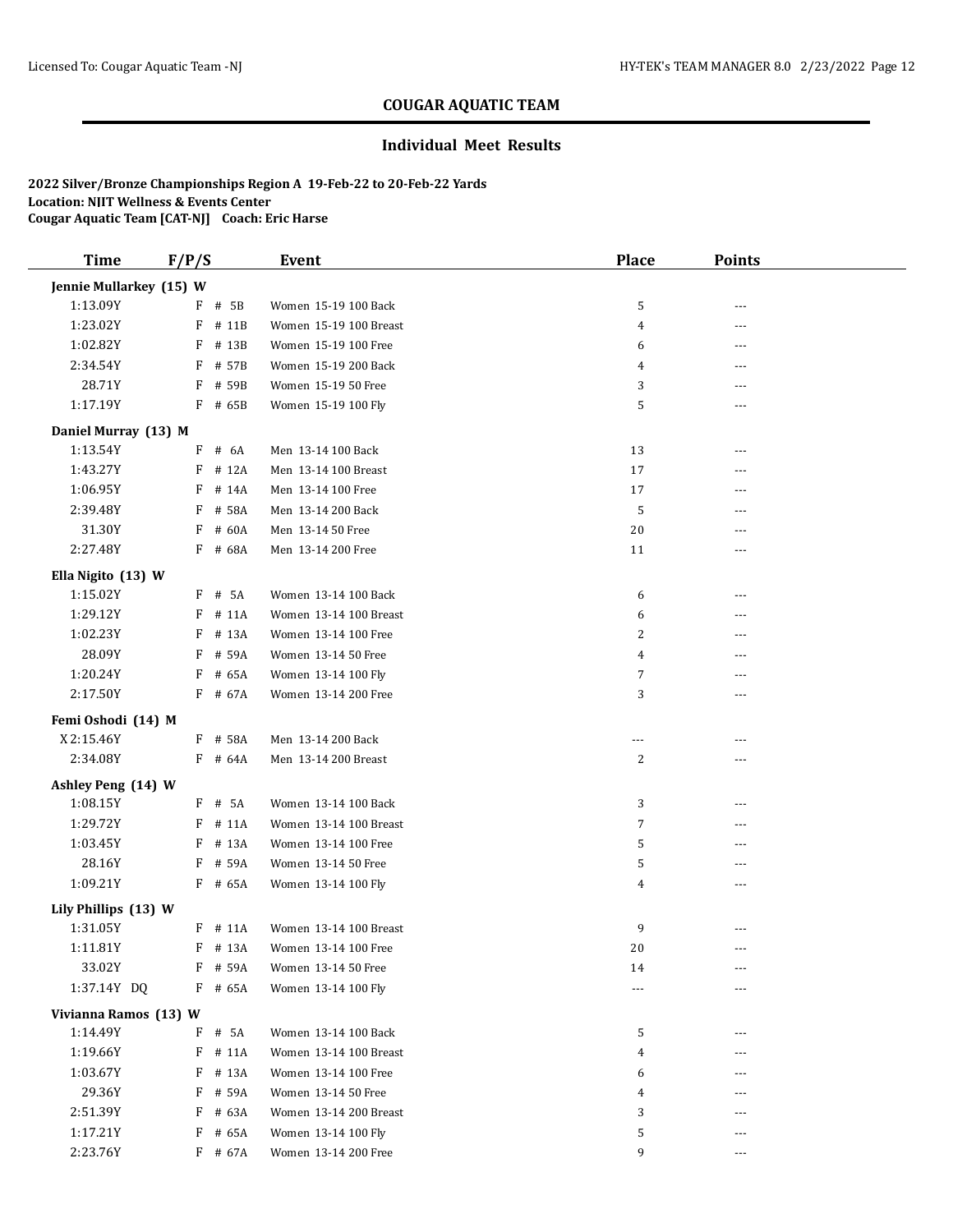### **Individual Meet Results**

| <b>Time</b>          | F/P/S     | Event                     | <b>Place</b>            | <b>Points</b>  |  |
|----------------------|-----------|---------------------------|-------------------------|----------------|--|
| Henry Randall (9) M  |           |                           |                         |                |  |
| 1:50.13Y DQ          | F # 30    | Men 10 & Under 100 IM     | ---                     | ---            |  |
| 53.56Y               | F<br># 38 | Men 10 & Under 50 Back    | 12                      |                |  |
| 57.44Y               | F<br># 48 | Men 10 & Under 50 Breast  | 12                      | ---            |  |
| 1:57.91Y             | F<br># 92 | Men 10 & Under 100 Breast | 3                       | ---            |  |
| 45.91Y               | F<br># 96 | Men 10 & Under 50 Free    | 22                      | ---            |  |
| Liam Rider (8) M     |           |                           |                         |                |  |
| 1:53.06Y             | $F$ # 30  | Men 10 & Under 100 IM     | 10                      | ---            |  |
| 1:32.64Y             | F<br># 34 | Men 10 & Under 100 Free   | $\overline{7}$          | ---            |  |
| 49.32Y               | F<br># 38 | Men 10 & Under 50 Back    | $\overline{7}$          | ---            |  |
| 1:43.32Y             | F<br># 84 | Men 10 & Under 100 Back   | 5                       | ---            |  |
| 57.49Y               | F<br># 88 | Men 10 & Under 50 Fly     | 9                       | ---            |  |
| 40.76Y               | F<br># 96 | Men 10 & Under 50 Free    | 10                      | $\overline{a}$ |  |
| Rhys Rider (8) M     |           |                           |                         |                |  |
| 1:51.92Y             | $F$ # 30  | Men 10 & Under 100 IM     | 8                       |                |  |
| 1:39.49Y             | F<br># 34 | Men 10 & Under 100 Free   | 14                      | ---            |  |
| 54.13Y               | F<br># 38 | Men 10 & Under 50 Back    | 14                      |                |  |
| 43.47Y               | F<br># 76 | 200 Free Relay Lead Off   | ---                     | ---            |  |
| 1:48.16Y             | F<br># 84 | Men 10 & Under 100 Back   | 10                      | ---            |  |
| 1:05.90Y             | # 88<br>F | Men 10 & Under 50 Fly     | 11                      | ---            |  |
| 45.16Y               | $F$ # 96  | Men 10 & Under 50 Free    | 21                      | $---$          |  |
| Sean Rider (10) M    |           |                           |                         |                |  |
| 1:39.23Y             | # 30<br>F | Men 10 & Under 100 IM     | 5                       | ---            |  |
| 1:26.62Y             | $F$ # 34  | Men 10 & Under 100 Free   | 8                       | ---            |  |
| 43.43Y               | # 38<br>F | Men 10 & Under 50 Back    | 7                       | ---            |  |
| 3:03.89Y             | F<br># 80 | Men 10 & Under 200 Free   | 4                       | ---            |  |
| 1:33.78Y             | F<br># 84 | Men 10 & Under 100 Back   | 4                       | ---            |  |
| 35.61Y               | $F$ # 96  | Men 10 & Under 50 Free    | 5                       | ---            |  |
| Ashley Rohde (14) W  |           |                           |                         |                |  |
| 1:13.93Y             | $F$ # 5A  | Women 13-14 100 Back      | $\overline{4}$          | ---            |  |
| 1:08.85Y             | F # 13A   | Women 13-14 100 Free      | 16                      | ---            |  |
| Alyanna Roldan (9) W |           |                           |                         |                |  |
| 1:32.33Y             | $F$ # 29  | Women 10 & Under 100 IM   | $\sqrt{2}$              | ---            |  |
| 1:20.56Y             | $F$ # 33  | Women 10 & Under 100 Free | 2                       | ---            |  |
| 41.28Y               | $F$ # 37  | Women 10 & Under 50 Back  | $\mathbf{1}$            | ---            |  |
| 1:27.20Y             | F<br># 83 | Women 10 & Under 100 Back | $\mathbf{1}$            | ---            |  |
| 41.30Y               | F<br># 87 | Women 10 & Under 50 Fly   | $\overline{\mathbf{c}}$ |                |  |
| 35.64Y               | $F$ # 95  | Women 10 & Under 50 Free  | 3                       | ---            |  |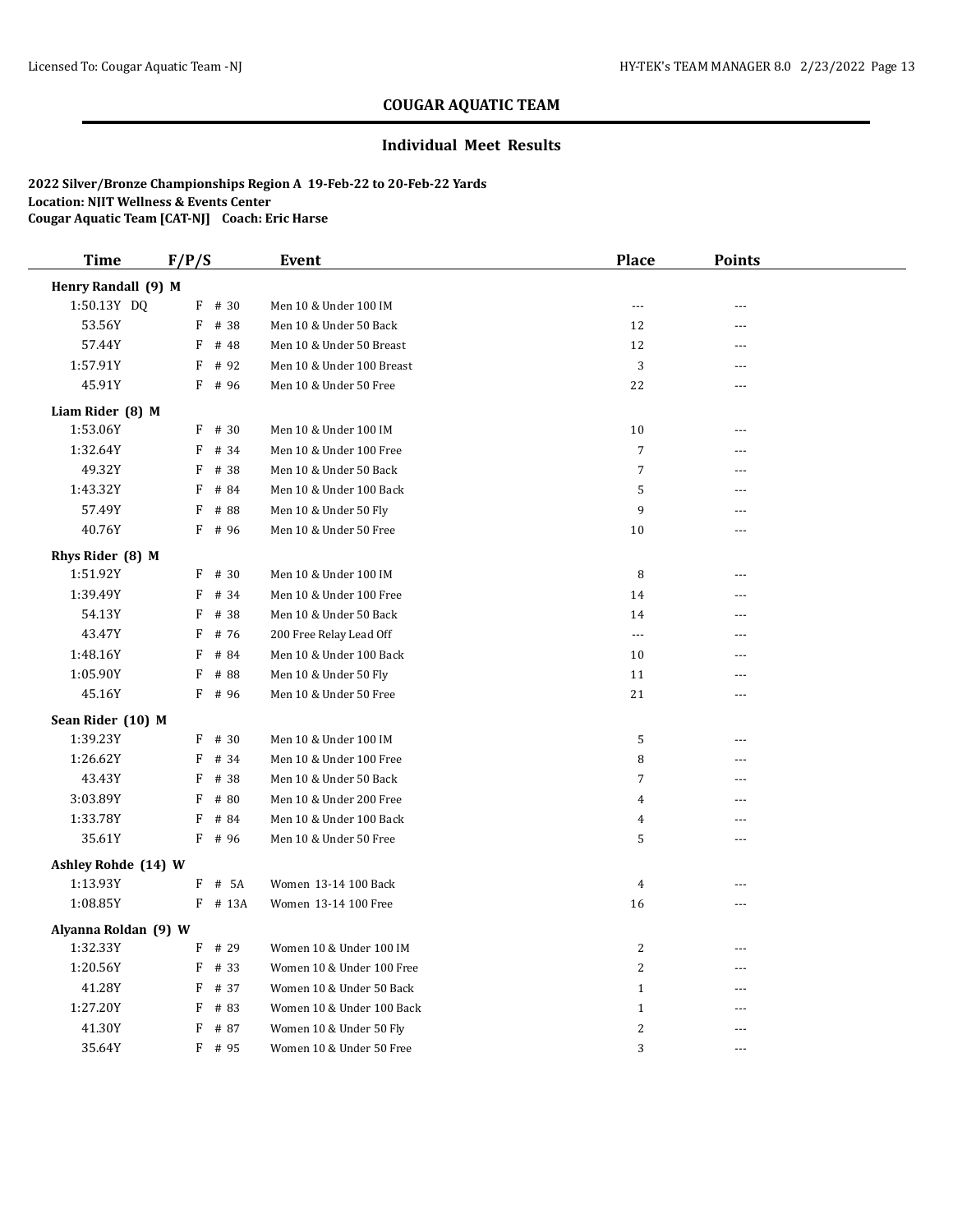### **Individual Meet Results**

| <b>Time</b>              | F/P/S |           | Event                       | <b>Place</b>   | <b>Points</b> |  |
|--------------------------|-------|-----------|-----------------------------|----------------|---------------|--|
| Julianne Roldan (7) W    |       |           |                             |                |               |  |
| 1:51.87Y                 |       | F # 29    | Women 10 & Under 100 IM     | 9              | ---           |  |
| 1:38.23Y                 |       | $F$ # 33  | Women 10 & Under 100 Free   | 14             | ---           |  |
| 49.41Y                   |       | F # 37    | Women 10 & Under 50 Back    | 12             | ---           |  |
| 1:44.24Y                 |       | $F$ # 83  | Women 10 & Under 100 Back   | 10             | $---$         |  |
| 1:02.14Y                 |       | F # 87    | Women 10 & Under 50 Fly     | 15             | ---           |  |
| 43.54Y                   |       | $F$ # 95  | Women 10 & Under 50 Free    | 13             |               |  |
| Caroline Rosiecki (15) W |       |           |                             |                |               |  |
| 2:27.41Y                 |       | $F$ # 7B  | Women 15-19 200 IM          | 8              |               |  |
| 5:38.03Y                 | F     | # 9B      | Women 15-19 500 Free        | 2              | ---           |  |
| 1:17.05Y                 |       | $F$ # 11B | Women 15-19 100 Breast      | $\mathbf{1}$   | ---           |  |
| 2:04.54Y                 |       | $F$ # 67B | Women 15-19 200 Free        | 2              | $---$         |  |
| Kailey Ross (15) W       |       |           |                             |                |               |  |
| 2:23.55Y                 |       | $F$ # 7B  | Women 15-19 200 IM          | 5              | $---$         |  |
| 59.79Y                   |       | $F$ # 13B | Women 15-19 100 Free        | $\mathbf{1}$   |               |  |
| <b>NS</b>                | F     | # 59B     | Women 15-19 50 Free         | ---            | ---           |  |
| <b>NS</b>                |       | $F$ # 65B | Women 15-19 100 Fly         | ---            | ---           |  |
|                          |       |           |                             |                |               |  |
| Gianna Russo (10) W      |       |           |                             |                |               |  |
| 2:06.31Y DQ              |       | $F$ # 29  | Women 10 & Under 100 IM     | $\cdots$       | ---           |  |
| 1:59.75Y                 | F     | # 33      | Women 10 & Under 100 Free   | 28             | ---           |  |
| 59.30Y                   | F     | # 37      | Women 10 & Under 50 Back    | 25             | $---$         |  |
| 1:59.83Y                 |       | $F$ # 83  | Women 10 & Under 100 Back   | 18             |               |  |
| 2:19.84Y                 |       | $F$ # 91  | Women 10 & Under 100 Breast | $\overline{7}$ | $---$         |  |
| 56.22Y                   |       | F # 95    | Women 10 & Under 50 Free    | 26             | ---           |  |
| Connor Sabia (12) M      |       |           |                             |                |               |  |
| 1:47.30Y                 |       | $F$ # 36  | Men 11-12 100 Breast        | 6              | ---           |  |
| 1:13.73Y                 | F     | # 40      | Men 11-12 100 Free          | 13             |               |  |
| 39.70Y                   | F     | # 50      | Men 11-12 50 Back           | 8              | $---$         |  |
| 48.80Y                   | F     | # 82      | Men 11-12 50 Breast         | 9              | ---           |  |
| 1:33.46Y                 | F     | # 94      | Men 11-12 100 IM            | 6              | $---$         |  |
| 33.69Y                   |       | $F$ #102  | Men 11-12 50 Free           | 11             | ---           |  |
| Parker Sabia (13) M      |       |           |                             |                |               |  |
| 1:25.65Y                 |       | $F$ # 6A  | Men 13-14 100 Back          | 21             |               |  |
| 1:32.21Y                 |       | $F$ # 12A | Men 13-14 100 Breast        | 14             | ---           |  |
| 1:08.85Y                 |       | F # 14A   | Men 13-14 100 Free          | $20\,$         | ---           |  |
| 31.22Y                   |       | F # 60A   | Men 13-14 50 Free           | 18             | ---           |  |
| John Sagui (14) M        |       |           |                             |                |               |  |
| 1:10.04Y                 | F     | # 6A      | Men 13-14 100 Back          | 3              | ---           |  |
| 2:27.06Y                 | F     | # 8A      | Men 13-14 200 IM            | 7              |               |  |
| 58.39Y                   |       | $F$ # 14A | Men 13-14 100 Free          | 5              |               |  |
| 2:30.86Y                 |       | F # 58A   | Men 13-14 200 Back          | $\mathbf{1}$   |               |  |
| 1:10.91Y                 |       | $F$ # 66A | Men 13-14 100 Fly           | 6              | ---           |  |
| 2:09.12Y                 |       | $F$ # 68A | Men 13-14 200 Free          | 5              | ---           |  |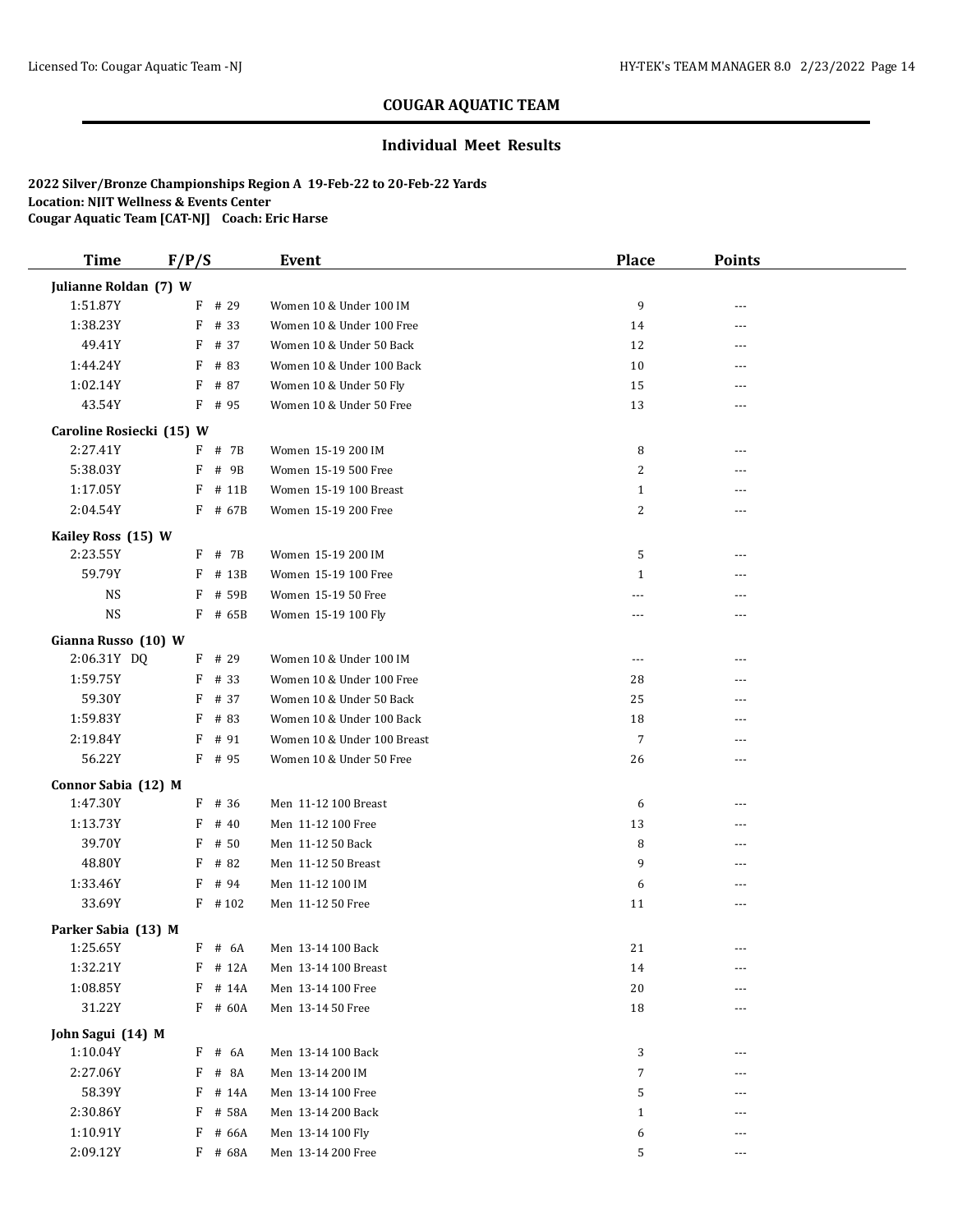#### **Individual Meet Results**

| <b>Time</b>                        | F/P/S     | Event                       | <b>Place</b>   | <b>Points</b> |  |
|------------------------------------|-----------|-----------------------------|----------------|---------------|--|
| Samantha Sandomenico (9) W         |           |                             |                |               |  |
| 42.56Y                             | $F$ # 25  | 200 Medley Relay Lead Off   | ---            | ---           |  |
| 1:38.35Y                           | F # 29    | Women 10 & Under 100 IM     | 4              | ---           |  |
| 1:31.17Y                           | $F$ # 33  | Women 10 & Under 100 Free   | 11             | ---           |  |
| 43.24Y                             | $F$ # 37  | Women 10 & Under 50 Back    | $\overline{2}$ | $---$         |  |
| 1:34.35Y                           | F<br># 83 | Women 10 & Under 100 Back   | 2              | ---           |  |
| 48.76Y                             | F<br># 87 | Women 10 & Under 50 Fly     | 4              |               |  |
| 40.96Y                             | $F$ # 95  | Women 10 & Under 50 Free    | 9              | ---           |  |
| Koji Sawa (13) M                   |           |                             |                |               |  |
| 1:02.54Y                           | $F$ # 66A | Men 13-14 100 Fly           | 2              | ---           |  |
| Margaret Sawa (15) W               |           |                             |                |               |  |
| 5:33.68Y                           | F<br># 9B | Women 15-19 500 Free        | $\mathbf{1}$   | $---$         |  |
|                                    |           |                             |                |               |  |
| Katelyn Scalera (10) W<br>1:40.03Y | # 33<br>F | Women 10 & Under 100 Free   | 17             | $- - -$       |  |
| 44.62Y                             | F # 37    | Women 10 & Under 50 Back    | $\overline{4}$ | ---           |  |
| 59.88Y                             | $F$ # 47  | Women 10 & Under 50 Breast  | 14             | ---           |  |
|                                    |           |                             |                |               |  |
| Micah Schnieders-Smith (10) M      |           |                             |                |               |  |
| 1:46.94Y DQ                        | $F$ # 30  | Men 10 & Under 100 IM       | $\cdots$       | ---           |  |
| 47.48Y                             | F # 38    | Men 10 & Under 50 Back      | 5              | ---           |  |
| 58.82Y                             | F<br># 48 | Men 10 & Under 50 Breast    | 14             | $---$         |  |
| 3:23.51Y                           | F<br># 80 | Men 10 & Under 200 Free     | 6              | ---           |  |
| 1:44.37Y                           | # 84<br>F | Men 10 & Under 100 Back     | 6              |               |  |
| 42.72Y                             | F # 96    | Men 10 & Under 50 Free      | 14             | $---$         |  |
| Surya Singh (12) M                 |           |                             |                |               |  |
| 37.01Y                             | $F$ # 28  | Men 11-12 50 Fly            | $\overline{7}$ | ---           |  |
| 1:12.34Y                           | # 40<br>F | Men 11-12 100 Free          | 12             | ---           |  |
| 38.08Y                             | # 50<br>F | Men 11-12 50 Back           | 5              | ---           |  |
| 45.61Y DQ                          | # 82<br>F | Men 11-12 50 Breast         | ---            | $---$         |  |
| 1:20.49Y                           | $F$ # 90  | Men 11-12 100 Back          | $\mathbf{1}$   | ---           |  |
| 32.54Y                             | $F$ # 102 | Men 11-12 50 Free           | 8              | $---$         |  |
| Henry Skyles (7) M                 |           |                             |                |               |  |
| 2:33.00Y                           | $F$ # 34  | Men 10 & Under 100 Free     | 22             | $- - -$       |  |
| 1:06.42Y                           | F # 38    | Men 10 & Under 50 Back      | 21             | ---           |  |
| 2:19.20Y                           | F<br># 84 | Men 10 & Under 100 Back     | 13             |               |  |
| 3:03.35Y DQ                        | F<br># 92 | Men 10 & Under 100 Breast   | $---$          |               |  |
| 1:14.98Y                           | $F$ # 96  | Men 10 & Under 50 Free      | 28             | ---           |  |
| Noa Streater (10) W                |           |                             |                |               |  |
| 1:30.82Y                           | $F$ # 29  | Women 10 & Under 100 IM     | $\mathbf{1}$   |               |  |
| 1:22.70Y                           | $F$ # 33  | Women 10 & Under 100 Free   | 6              | ---           |  |
| 51.33Y                             | F<br># 47 | Women 10 & Under 50 Breast  | 5              |               |  |
| 1:33.65Y                           | F<br># 83 | Women 10 & Under 100 Back   | 5              | ---           |  |
| 1:51.79Y                           | # 91<br>F | Women 10 & Under 100 Breast | 3              | ---           |  |
| 35.90Y                             | F # 95    | Women 10 & Under 50 Free    | 4              | ---           |  |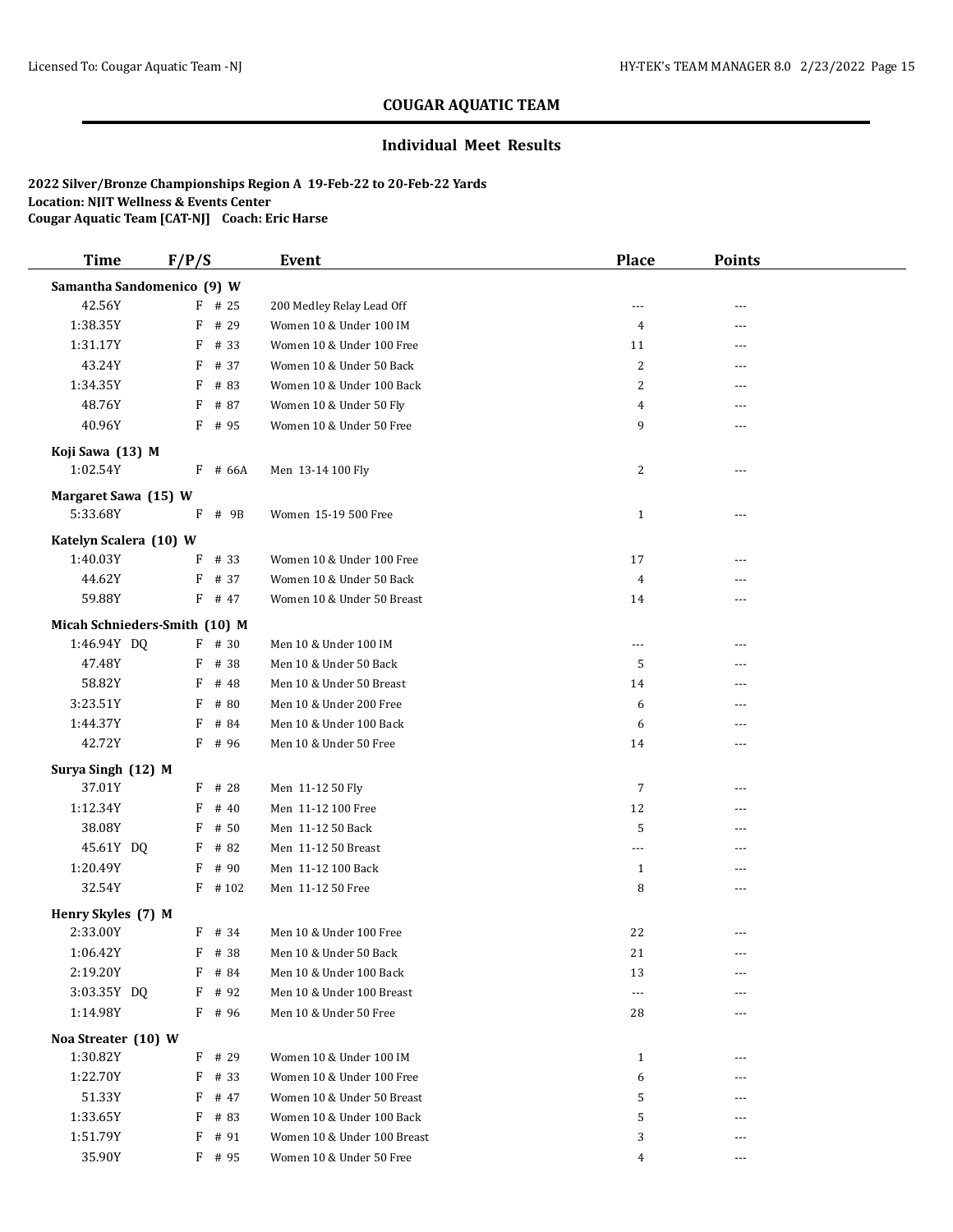### **Individual Meet Results**

| <b>Time</b>             | F/P/S             | Event                                                    | <b>Place</b>   | <b>Points</b>  |  |
|-------------------------|-------------------|----------------------------------------------------------|----------------|----------------|--|
| Mark Suarez (13) M      |                   |                                                          |                |                |  |
| 1:01.34Y                | $F$ # 6A          | Men 13-14 100 Back                                       | $\mathbf{1}$   | ---            |  |
| 2:16.24Y                | # 8A<br>F         | Men 13-14 200 IM                                         | $\mathbf{1}$   | ---            |  |
| 1:13.73Y                | F<br># 12A        | Men 13-14 100 Breast                                     | $\overline{c}$ | ---            |  |
| 28.87Y                  | # 54<br>F         | 200 Medley Relay Lead Off                                | ---            | ---            |  |
| 2:11.99Y                | F # 58A           | Men 13-14 200 Back                                       | $\mathbf{1}$   | ---            |  |
| Elaura Thorngren (12) W |                   |                                                          |                |                |  |
| 1:38.04Y                | $F$ # 35          | Women 11-12 100 Breast                                   | 5              | ---            |  |
| 1:14.61Y                | F<br># 39         | Women 11-12 100 Free                                     | 12             | ---            |  |
| 43.39Y                  | F<br># 49         | Women 11-12 50 Back                                      | 8              |                |  |
| 45.36Y                  | $F$ # 81          | Women 11-12 50 Breast                                    | $\overline{7}$ | $---$          |  |
| 1:29.53Y                | F<br># 93         | Women 11-12 100 IM                                       | 9              | ---            |  |
| 33.54Y                  | $F$ # 101         | Women 11-12 50 Free                                      | 11             | ---            |  |
| Munir Toklu (12) M      |                   |                                                          |                |                |  |
| <b>NS</b>               | $F$ # 28          | Men 11-12 50 Fly                                         | ---            | ---            |  |
| <b>NS</b>               | F<br># 40         | Men 11-12 100 Free                                       | ---            | $- - -$        |  |
| <b>NS</b>               | # 50<br>F         | Men 11-12 50 Back                                        | ---            | ---            |  |
| 46.01Y                  | F<br># 82         | Men 11-12 50 Breast                                      | 6              | $---$          |  |
| 1:25.72Y                | # 94<br>F         | Men 11-12 100 IM                                         | 4              | ---            |  |
| 1:31.51Y                | $F$ #104          | Men 11-12 100 Fly                                        | 5              | $---$          |  |
|                         |                   |                                                          |                |                |  |
| Mia Trumble (9) W       |                   |                                                          |                |                |  |
| 1:51.59Y                | $F$ # 29<br># 33  | Women 10 & Under 100 IM<br>Women 10 & Under 100 Free     | 8<br>18        | ---            |  |
| 1:40.43Y                | F                 |                                                          |                | $- - -$        |  |
| 53.09Y                  | F<br># 37         | Women 10 & Under 50 Back                                 | 20             | ---            |  |
| 1:46.94Y<br>1:59.66Y    | F<br># 83<br># 91 | Women 10 & Under 100 Back<br>Women 10 & Under 100 Breast | 13<br>5        | ---            |  |
| 45.84Y                  | F<br>F # 95       |                                                          |                | ---<br>$- - -$ |  |
|                         |                   | Women 10 & Under 50 Free                                 | 20             |                |  |
| Lauren Wall (15) W      |                   |                                                          |                |                |  |
| 2:29.84Y                | $F$ # 7B          | Women 15-19 200 IM                                       | 10             | ---            |  |
| 1:23.02Y                | # 11B<br>F        | Women 15-19 100 Breast                                   | $\overline{4}$ | $---$          |  |
| 2:28.43Y                | F<br># 57B        | Women 15-19 200 Back                                     | 2              | ---            |  |
| 1:11.66Y                | F<br># 65B        | Women 15-19 100 Fly                                      | 4              | $---$          |  |
| 2:15.00Y                | F # 67B           | Women 15-19 200 Free                                     | 7              | $\overline{a}$ |  |
| Maren Wheeler (13) W    |                   |                                                          |                |                |  |
| 1:11.80Y                | F<br># 5A         | Women 13-14 100 Back                                     | 10             | ---            |  |
| 2:34.19Y                | F<br># 7A         | Women 13-14 200 IM                                       | 6              |                |  |
| 1:01.28Y                | F # 13A           | Women 13-14 100 Free                                     | 7              | $---$          |  |
| Alexa Whitworth (13) W  |                   |                                                          |                |                |  |
| 2:31.43Y                | # 7A<br>F         | Women 13-14 200 IM                                       | 3              | ---            |  |
| 58.78Y                  | F<br># 13A        | Women 13-14 100 Free                                     | $\mathbf{1}$   | ---            |  |
| 1:12.25Y                | F<br># 65A        | Women 13-14 100 Fly                                      | $\mathbf{1}$   | $---$          |  |
| 2:13.56Y                | F # 67A           | Women 13-14 200 Free                                     | 6              | ---            |  |